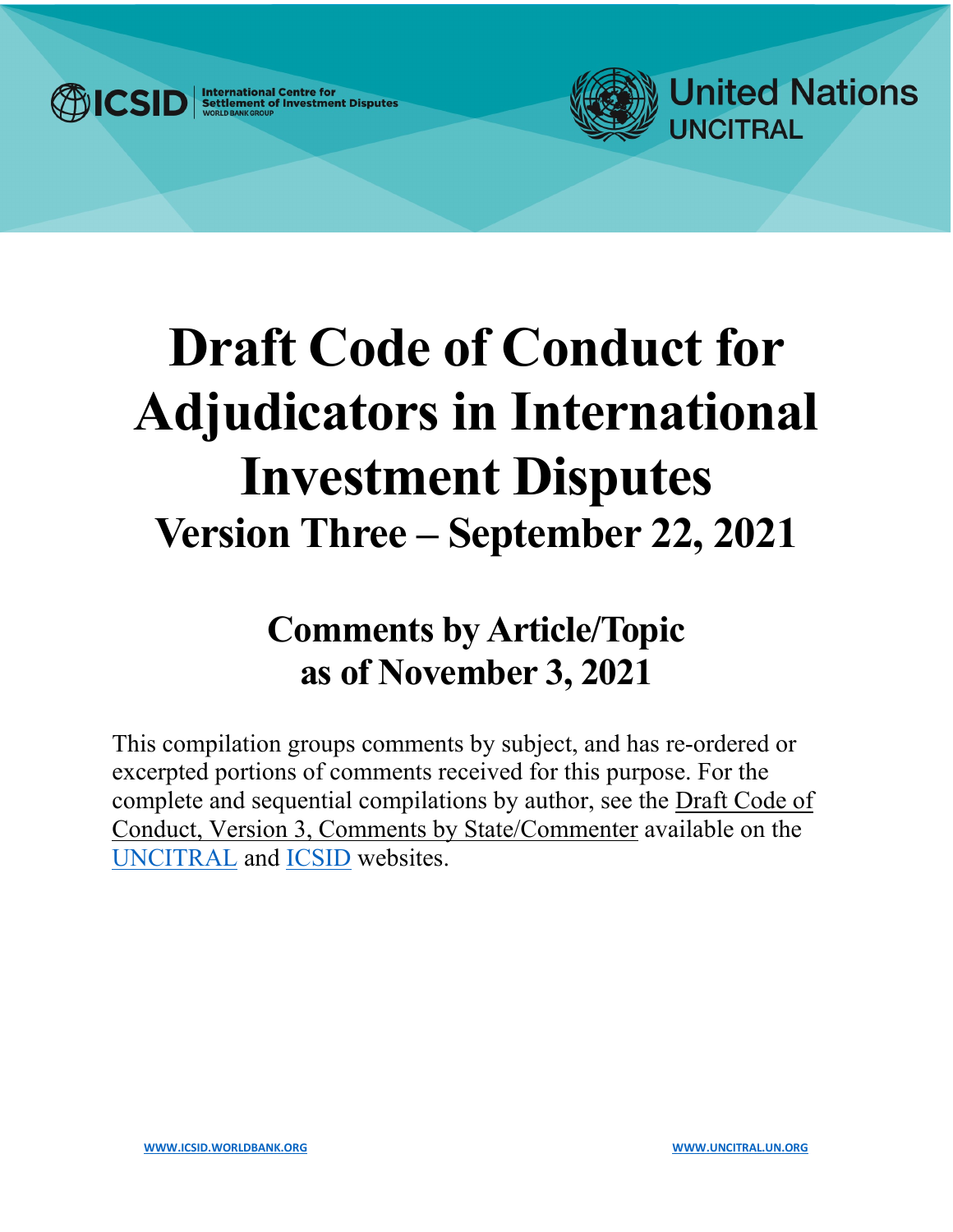#### **CODE OF CONDUCT FOR ADJUDICATORS IN INTERNATIONAL INVESTMENT DISPUTES VERSION 3 DRAFT**

#### **COMMENTS BY ARTICLE/SUBJECT**

#### **TABLE OF CONTENTS**

<span id="page-1-0"></span>

| International Council for Commercial Arbitration ("ICCA") ISDS Watch Group  4  |  |
|--------------------------------------------------------------------------------|--|
|                                                                                |  |
|                                                                                |  |
| International Council for Commercial Arbitration ("ICCA") ISDS Watch Group  4  |  |
|                                                                                |  |
|                                                                                |  |
|                                                                                |  |
|                                                                                |  |
|                                                                                |  |
|                                                                                |  |
| International Council for Commercial Arbitration ("ICCA") ISDS Watch Group  6  |  |
|                                                                                |  |
|                                                                                |  |
|                                                                                |  |
|                                                                                |  |
|                                                                                |  |
|                                                                                |  |
|                                                                                |  |
|                                                                                |  |
|                                                                                |  |
| International Council for Commercial Arbitration ("ICCA") ISDS Watch Group  14 |  |
|                                                                                |  |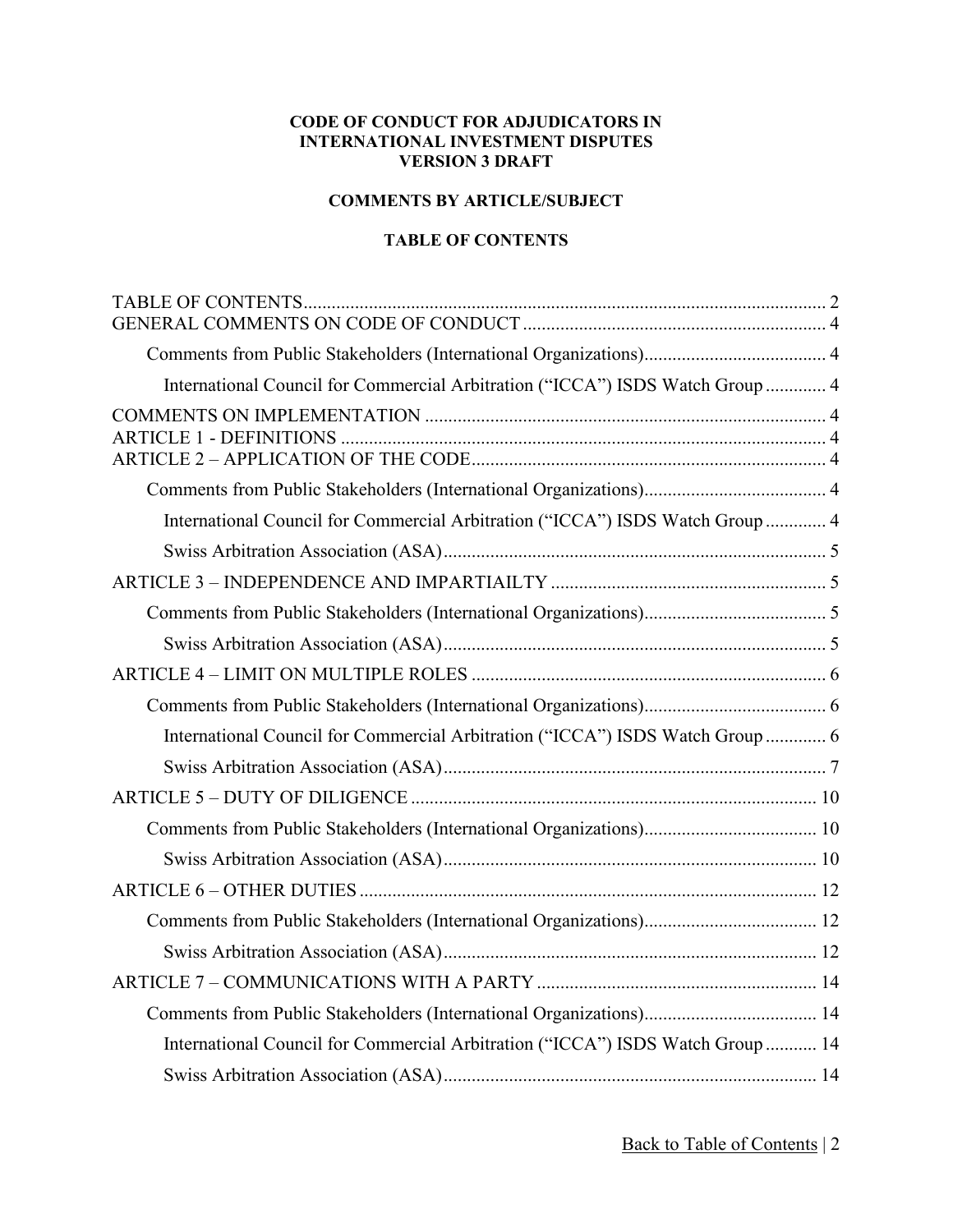| International Council for Commercial Arbitration ("ICCA") ISDS Watch Group  15 |
|--------------------------------------------------------------------------------|
|                                                                                |
|                                                                                |
|                                                                                |
|                                                                                |
|                                                                                |
|                                                                                |
| International Council for Commercial Arbitration ("ICCA") ISDS Watch Group  16 |
|                                                                                |
|                                                                                |
|                                                                                |
|                                                                                |
|                                                                                |
|                                                                                |
| International Council for Commercial Arbitration ("ICCA") ISDS Watch Group  20 |
|                                                                                |
| ANNEX 1 - DECLARATION, DISCLOSURES AND BACKGROUND INFORMATION  22              |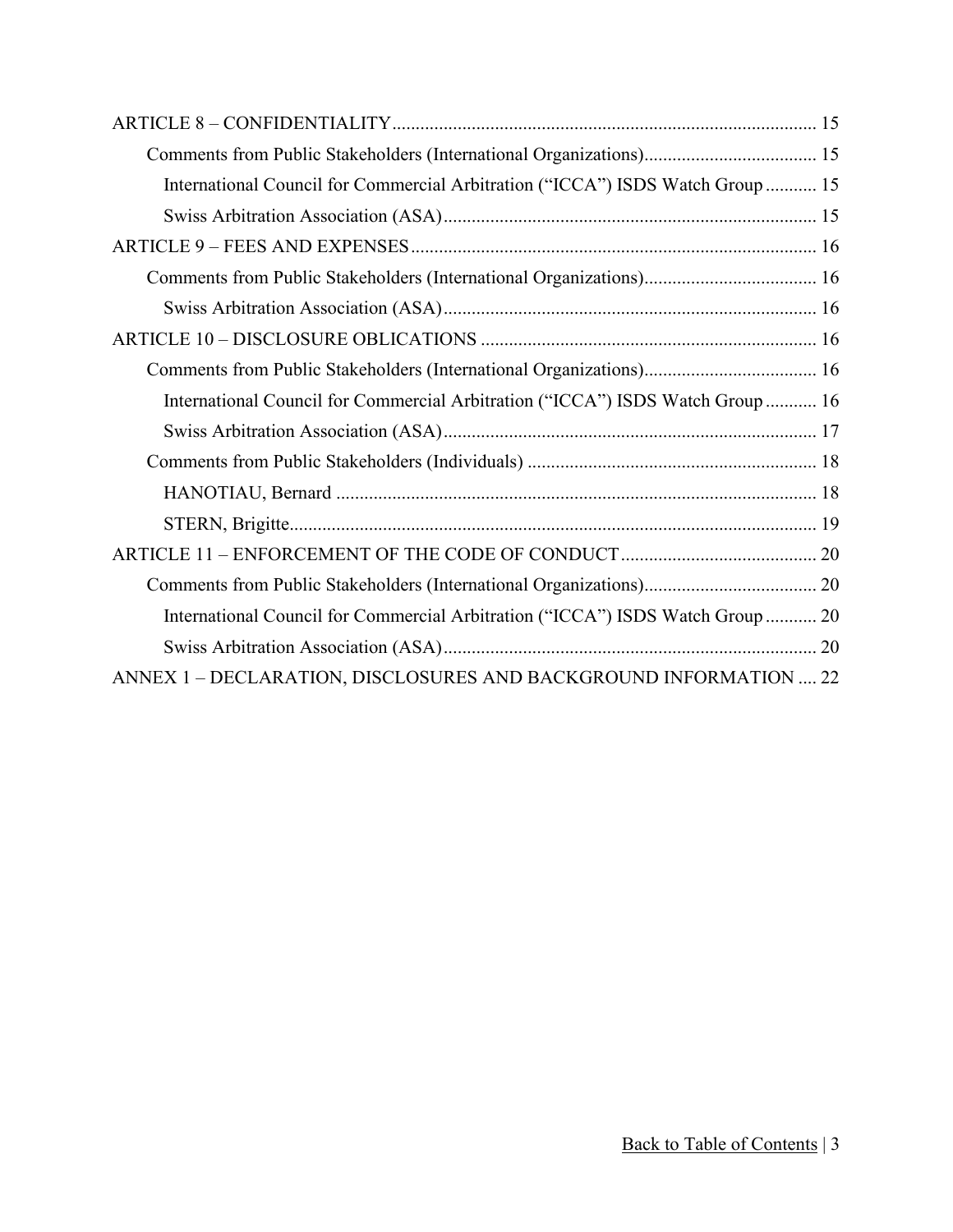## <span id="page-3-0"></span>**GENERAL COMMENTS ON CODE OF CONDUCT**

#### <span id="page-3-1"></span>**Comments from Public Stakeholders (International Organizations)**

## <span id="page-3-2"></span>International Council for Commercial Arbitration ("ICCA") ISDS Watch Group

The Watch Group on Investor-State Dispute Settlement ("Watch Group") of the International Council for Commercial Arbitration ("ICCA") is grateful for the opportunity to submit observations on Version 3 of the ICSID/UNCITRAL Draft Code of Conduct for Adjudicators in International Investment Disputes, released in September 2021 ("Version 3"). We welcome this joint initiative and consider it an important step toward establishing consensus on the standards governing the conduct of neutral adjudicators.

As a general matter, the Watch Group considers that it would be helpful for ICSID and UNCITRAL to convene a separate session to discuss the Commentary to the Code of Conduct, given its importance in interpreting the final document.

The Watch Group confines its observations to Version 3 as it would apply in arbitration, and does not address its application to judges in a permanent mechanism.

The Watch Group offers these observations in the spirit of stimulating close scrutiny of the Draft Code as it nears completion. These observations have not been considered by the ICCA Governing Board or ICCA as a whole, and they do not necessarily represent the view of each member of the Watch Group.

## <span id="page-3-3"></span>**COMMENTS ON IMPLEMENTATION**

## <span id="page-3-4"></span>**ARTICLE 1 - DEFINITIONS**

## <span id="page-3-5"></span>**ARTICLE 2 – APPLICATION OF THE CODE**

#### <span id="page-3-6"></span>**Comments from Public Stakeholders (International Organizations)**

#### <span id="page-3-7"></span>International Council for Commercial Arbitration ("ICCA") ISDS Watch Group

#### **Article 2 – Application of the Code**

The Watch Group proposes that the discussion of draft Article 2 ("Application of the Code") during the 15 – 19 November 2021 session be combined with the discussion of draft Article 11 ("Compliance with the Code of Conduct") as both concern the interaction between the Code of Conduct and the treaty, contract, rules or otherinstrument by which the Code becomes applicable to an IID.

**Article 2(4):** The Watch Group starts from the assumption that the Code of Conduct will become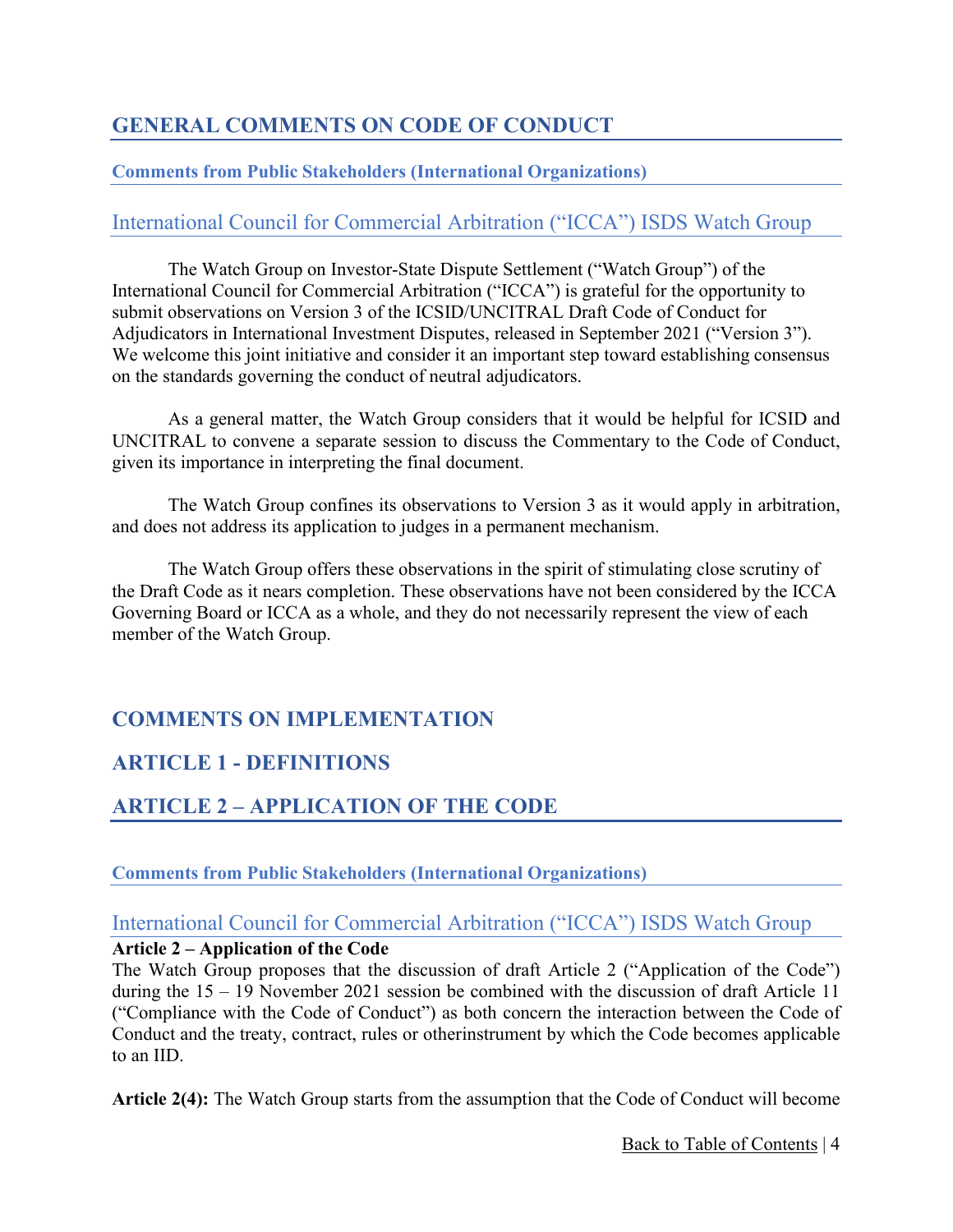applicable to an IID by means of a specific provision contained in a treaty,a contract, rules or another instrument.

On this basis, and in line with its comment on Article 2(5) of Version 2, the Watch Group considers that the possible interaction between the Code of Conduct and anothercode of conduct should be governed by the treaty, contract, rules or other instrument pursuant to the provisions of which the Code of Conduct is made applicable to the relevant IID, in order to avoid potential incompatibility. As such, Article 2(4) of Version 3 could simply be deleted from the Code.

Alternatively, Article 2(4) could be reworded as follows: "If the treaty, contract, orother instrument implementing the Code of Conduct already contains a code of conduct, the Code of Conduct will not apply except to the extent that the treaty, contract or other instrument otherwise provides." If the Working Group prefers to adopt one of the two options for Article 2(4) currentlyprovided in Version 3, the Watch Group would support Option 1. With respect to which parties may agree on whether (and to what extent) the Code should apply in instances where the treaty upon which consent to arbitrate already contains a code of conduct for adjudicators, the Watch Group would be in favour of leaving this determination to disputing parties.

#### <span id="page-4-0"></span>Swiss Arbitration Association (ASA)

#### **Ad Article 2 – Application of the Code**

The scope of application of the Code is a political issue for the States to be decided. From a practical perspective it is advisable to adopt a solution that is sufficiently easy to apply. We support, in this respect, the concerns raised in Comment 39. In particular, any combination of two different, but overlapping regulations potentially leads to confusion and even dispute.

## <span id="page-4-1"></span>**ARTICLE 3 – INDEPENDENCE AND IMPARTIAILTY**

<span id="page-4-2"></span>**Comments from Public Stakeholders (International Organizations)**

#### <span id="page-4-3"></span>Swiss Arbitration Association (ASA)

#### **Ad Article 3 – Independence and Impartiality**

We note that according to Comment 48, the examples listed in para. 2 may fall within the common standard of para. 1 In light of the very broad language of, e.g., Article 3(2)(a) we do indeed see a high risk of frivolous challenges. E.g. "*political considerations*" might well *need* to be taken into account in IID cases that concern environmental, social or health policies of the state. Similarly, "*assuming an obligation […] that could interfere with the performance of their duties*" (Article 3(2)(f)) could in principle prevent an arbitrator from taking on any other assignment during the course of the proceedings as any other assignment might affect availability for hearings or deliberations and delay the drafting of orders and awards.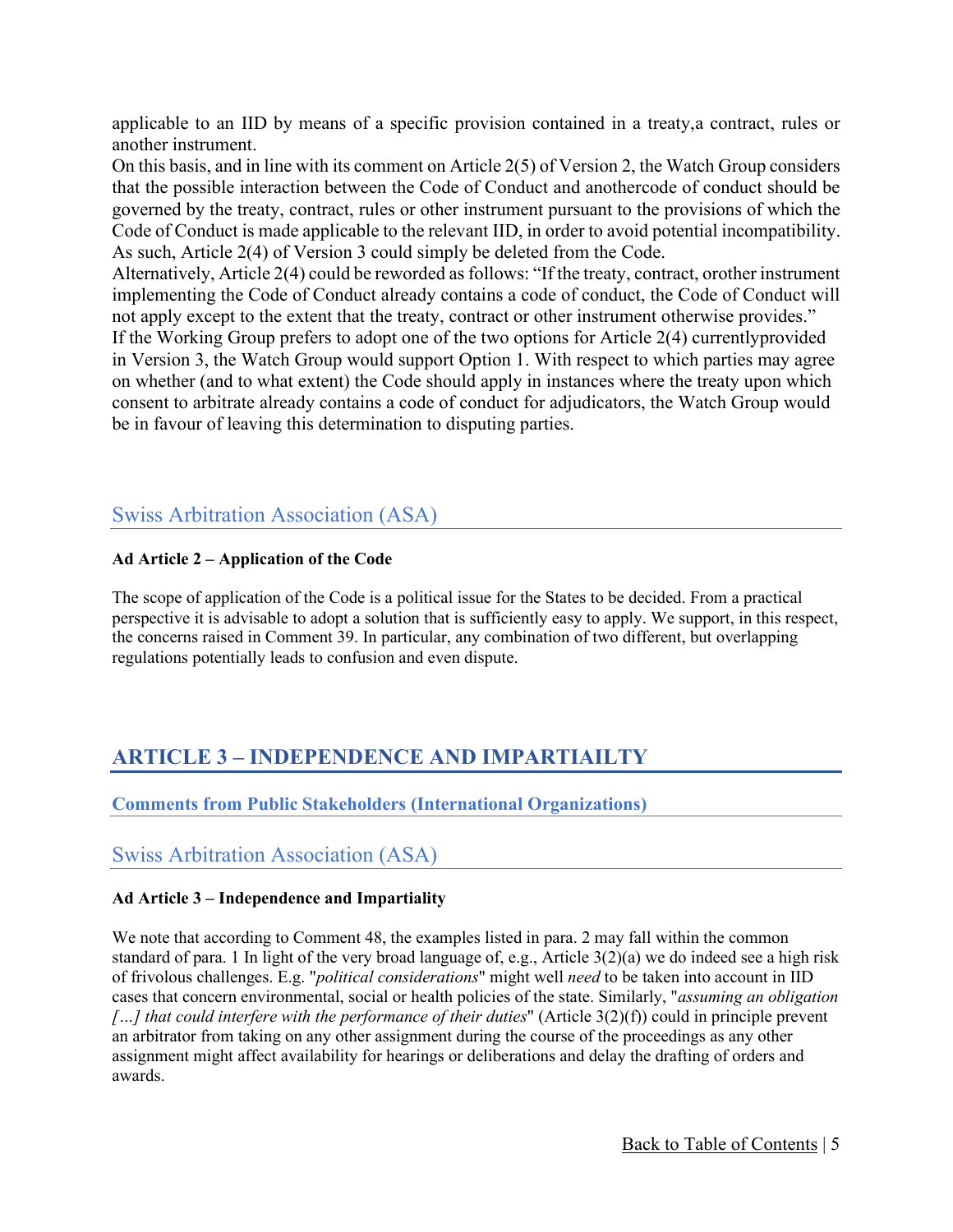There should, therefore, be a clarification that para. 2 is not intended to widen the scope of para. 1 but rather to illustrate what might be considered a lack of independence and impartiality. This is particularly important if pursuant to Article 11(2) any violation of Article 3 allows a party to challenge an arbitrator (see also our comments on Article 11). A broad and vague test in Article 3(2) facilitates vexatious challenges that risk undermining the integrity of the arbitral process.

**(...)**

#### *Specific concerns in regard to Articles 3-8*

An analysis of the individual provisions that the draft purports to cover ("breaches of Articles 3-8") bears this out.

• In terms that we believe are overly broad (*see comments above*), Article 3 prescribes independence and impartiality of Adjudicators. However, we agree in principle that a lack of independence and impartiality should be grounds for disqualification. This is of course already so provided in virtually all applicable rules.

## <span id="page-5-0"></span>**ARTICLE 4 – LIMIT ON MULTIPLE ROLES**

#### <span id="page-5-1"></span>**Comments from Public Stakeholders (International Organizations)**

#### <span id="page-5-2"></span>International Council for Commercial Arbitration ("ICCA") ISDS Watch Group

#### **Article 4 - Limit on multiple roles**

As noted in its comments on Versions 1 and 2 of the Code, the Watch Group considers that the issue of multiple roles encompasses a range of interconnected and complex issues, and the range of views within the Watch Group matches that circumstance.

In line with its comments on Version 2, the Watch Group supports Option 3 for draft Article 4. Article 4 would thus mandate disclosure of multiple roles rather than impose a complete bar. In light of the matters disclosed, the relevant decision-maker would assess, under the applicable rules, whether the Adjudicator possessed the requisite independence and impartiality or whether, conversely, a challenge against the Adjudicator should be upheld.

If the proposal that Article 4 function as a specific disclosure regime (per Option 3) rather than a ban finds support within the Working Group, the Working Group may wish to consider whether to extend the relevant period of enquiry to 3 to 5 years before the commencement of the IID. The Watch Group seeks more clarity on the term "related parties" in Option 3 and queries whether the language used in Option 2 of draft Article 4  $(c)$  – "one of the same disputing parties or its subsidiary, affiliate, parent entity, State agency, or State-owned enterprise" – may replace "related parties" in Option 3 to provide guidance on the extent of the disclosure obligation contained therein. Alternatively, the intended scope of the term "related parties" could be addressed in the Commentary.

Regarding Options 1 and 2, the Watch Group queries whether the prohibition (with option to consent) could motivate parties to withhold their consent for tactical reasons, rather than due to legitimate fears that an Adjudicator or Candidate's multiple roles would affect that person's impartiality or independence.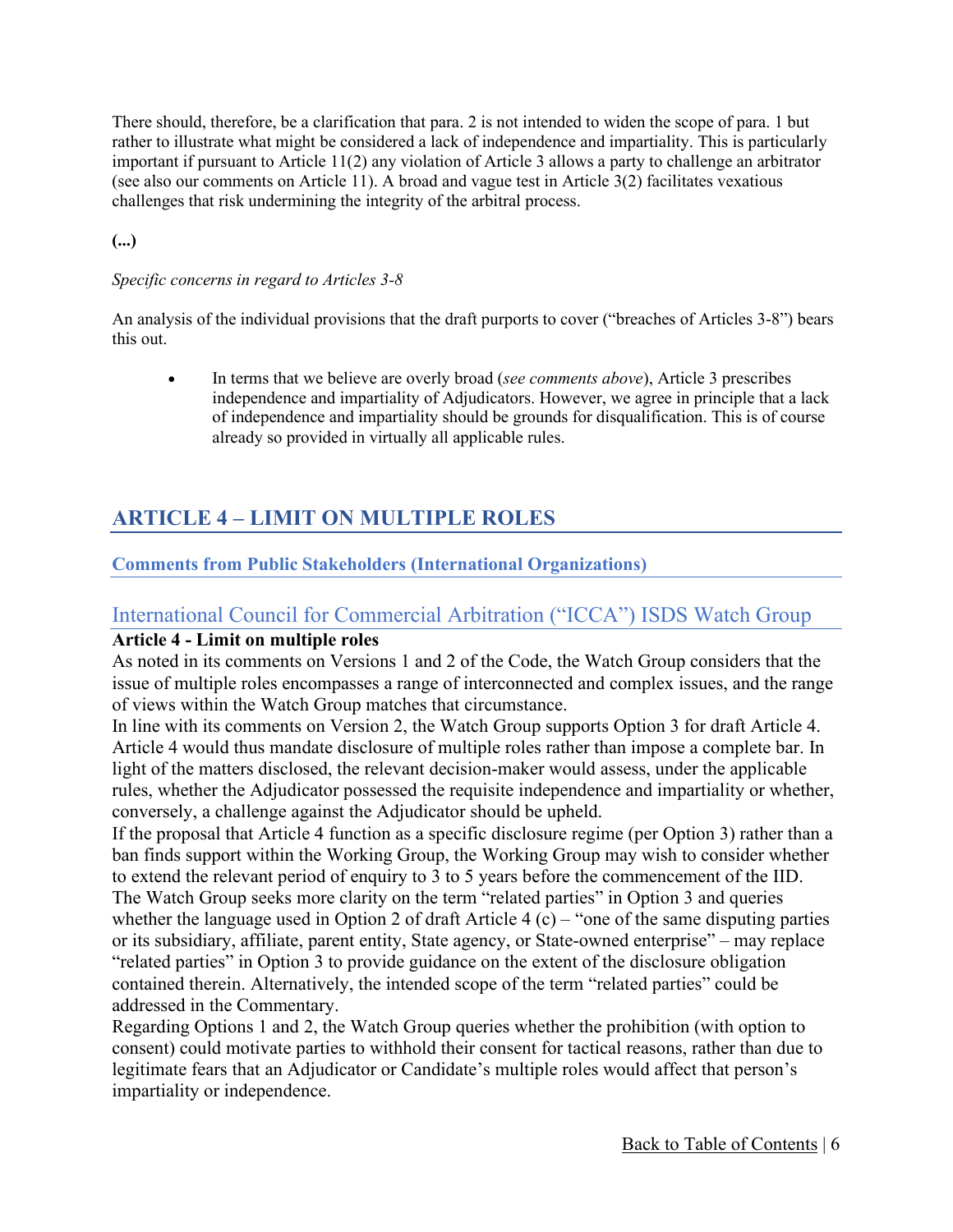Should the Working Group prefer that Article 4 function as a ban on the performance of multiple roles, the Watch Group notes that the ban should be carefully tailored to its objective, bearing in mind the restriction it would impose on a disputing party's ability to appoint the Adjudicator of its choice.

## <span id="page-6-0"></span>Swiss Arbitration Association (ASA)

#### **Ad Article 4 – Limit on Multiple roles**

We understand that Article 4 seeks to introduce more stringent rules on multiple roles than are currently in place in the existing system, in order to address so-called "double-hatting". We welcome the approach set out in the latest version of the Draft Code which provides several options (and sub-options) for the States' discussions. As discussed below, putting in place limitations on multiples roles in ISDS proceedings entails both advantages and disadvantages and involves the balancing of different, and at times conflicting, concerns. We are of the view that the outcome of such balancing exercise depends on the importance which States assign to each of the various concerns at stake. With this in mind, we do not express any preference on one or the other solution conceivable in this area but rather set out the pros and cons of each possible solution. Some of the options discussed below are substantively captured by the three options (and sub-options) set out in Version Three of the Draft Code; some of the other options outlined below are offered to provide further food for thought for delegations. In following this approach, we hope to assist States in making an informed decision.

Options 1 and 2 below provide for an outright ban on multiple role (Option 1) and no limitations on double-hatting (Option 2), respectively. They correspond, respectively, to Options 1 and 3 in Version Three of the Draft Code. They thus are two solutions at the poles. Options 3-6 below seek to identify alternative solutions in between these "extremes". In particular, Options 3, 4, and 5 below are inspired by the same intent which we understand inspires "OPTION 2 'MODIFIED PROHIBITION'" in the latest version of the Draft Code. We have, however, preferred to spell out separate options (rather than group them all in one), as we are of the view that this allows for a clearer identification of the concerns reflected in each option.

**Option 1**: States could decide to opt for an outright ban on multiple roles. One such formulation is now offered under "OPTION 1: 'FULL PROHIBITION'" in Version Three of the Draft Code.

Such a ban would have to be accompanied by appropriate disclosure obligations (such as those that, for instance, are currently provided in draft Article  $10(2)(c)$ , whereby a candidate must disclose "[a]ll IID [and all related proceedings] in which the Candidate or Adjudicator has been involved in the past [five/ten] years or is currently involved in as a legal representative, expert witness, or Adjudicator"). If a solution of this kind is adopted, the interplay between Article 4 and Article 10 would entail that:

- (i) the default position would be no concurrent double hatting (Article 4);
- (ii) if an individual performs multiple roles and is appointed as arbitrator, he/she must make a disclosure under Article 10(2)(c);
- (iii) if either disputing party objects in light of the disclosure and if his/her other role is concurrent, the candidate must withdraw from either role (in accordance with Article 4); failing such withdrawal, he/she may be challenged on such ground;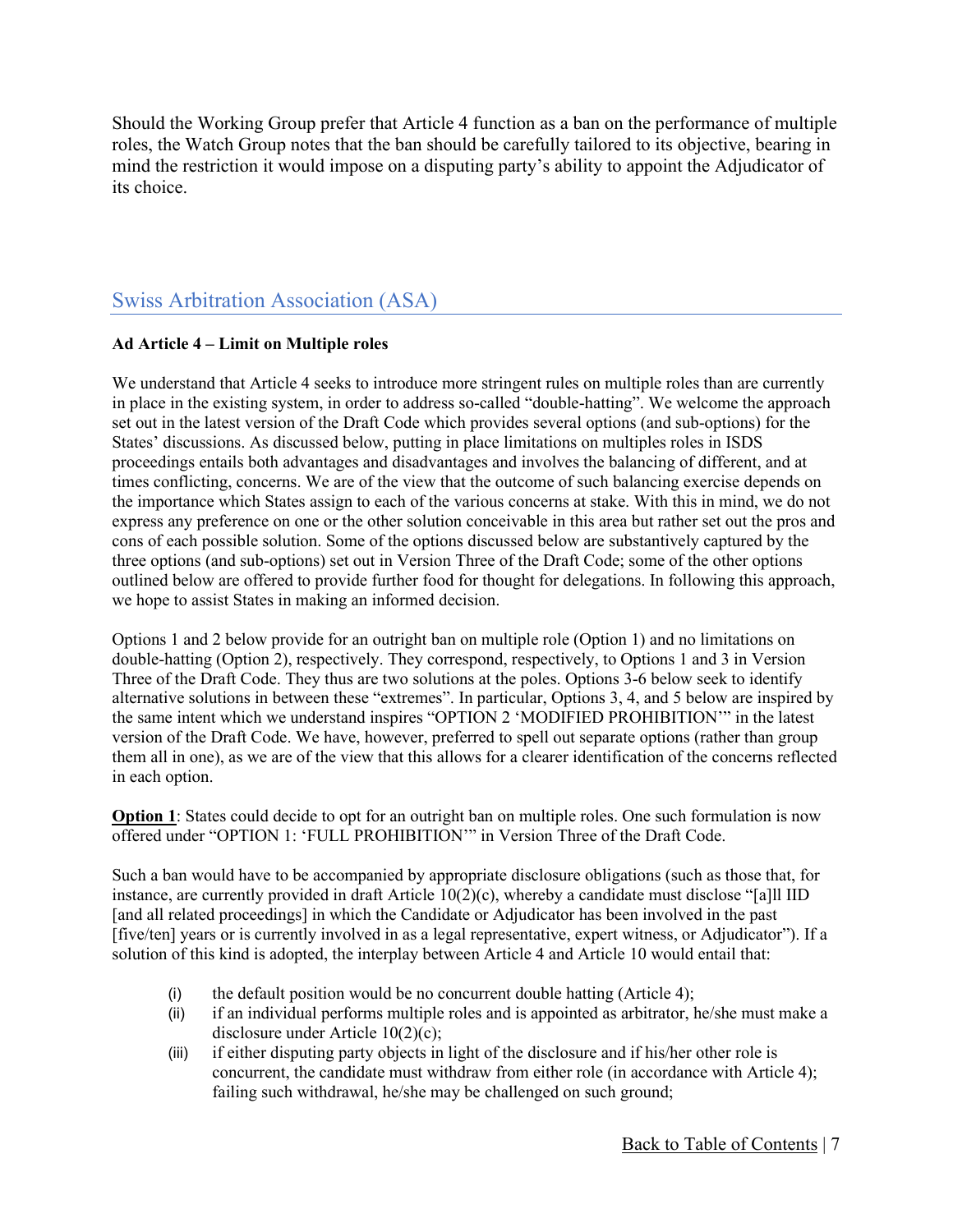(iv) if neither party objects, the arbitrator will be confirmed. Indeed, it appears appropriate to allow for double hatting if both disputing parties consent to it (or at least waive the prohibition by not objecting to the appointment once a disclosure has been made) (Article 4, first sentence: "unless …").

An outright ban on double-hatting has the benefit of clarity and may strengthen the perception of impartiality (which has often been raised as an equally important concern as that of actual impartiality amongst delegations in WGIII). On the other hand, an outright ban would create obstacles to the promotion of diversity and to the expansion of the pool of arbitrators. Indeed, most new entrants would not be able to afford accepting an appointment because a ban would prevent the arbitrator from working on other investment treaty disputes as counsel or expert for the duration of that single arbitration, which would typically last several years. While arbitrators acting as counsel/expert in *commercial*  arbitration could still sit as arbitrator in IID cases, they would not benefit from the practical experience made as counsel in investment treaty disputes. While some individuals may start an arbitrator career from academia, the number of academics with the required practical experience in managing complex disputes, as well as knowledge of and expertise in the business underlying the investment treaty dispute in question, might be limited.

Experience as counsel does allow adjudicators to get a better understanding of the viewpoints of parties and counsel, which contributes to making them better adjudicators. Preventing them from accepting adjudicator mandates would thus remove a large number of candidates with very relevant experience and expertise from the pool of potential adjudicators.

**Option 2**: The opposite solution would be to provide for no limitations on multiple roles, with, however, a duty of full disclosure. This option is substantively captured by "OPTION 3: 'FULL DISCLOSURE' (WITH OPTION TO CHALLENGE)" in Version Three of the Draft Code. The advantages/disadvantages of this solution would be the reverse of those mentioned in connection with a ban, i.e., just to recall the main ones, the pool of arbitrators would be wider, however concerns with the perception of impartiality might not be adequately addressed. If such a solution were to be preferred, Article 4 could, in our view, be eliminated altogether. By contrast, the duty of disclosure in Article 10(2)(c) should be maintained, but it would be clear that absent a ban, a disputing party will have no right to challenge the arbitrator on the basis of his/her multiple roles alone.

**Option 3**: As a "mid-way" between the first two options, a ban could be limited to those cases involving the same factual background and at least one of the same parties. A rule of this kind could be formulated along these lines:

"Unless the disputing parties agree otherwise, an Adjudicator in an IID proceeding shall not act concurrently as counsel or expert witness in another IID case *involving the same factual background and at least one of the same parties or their subsidiary, affiliate or parent entity*."

This rule would be narrower than the new Option 3 in Version Three of the Draft Code (other aspects of Option 3 of Version Three are addressed by our Options 4 and 5 below). It has the advantage of addressing at least the most obvious cases in which a dual role might be perceived as problematic. For instance, if an individual is acting as counsel for a party in a dispute involving a given State measure, he/she could not adjudicate a different dispute arising out of the same State measure even though it involves a different investor. On the other hand, one might consider that such a situation should already be disclosed, and perhaps even be impermissible, in the existing system, as in and of itself it may give rise to justifiable doubts on the arbitrator's impartiality. Under such a view, there would be no need for Article 4. It is also unclear whether a provision of this kind would adequately cover "issue conflicts", which are in fact one of, if not the, main reason for seeking to regulate double hatting. For instance, if an individual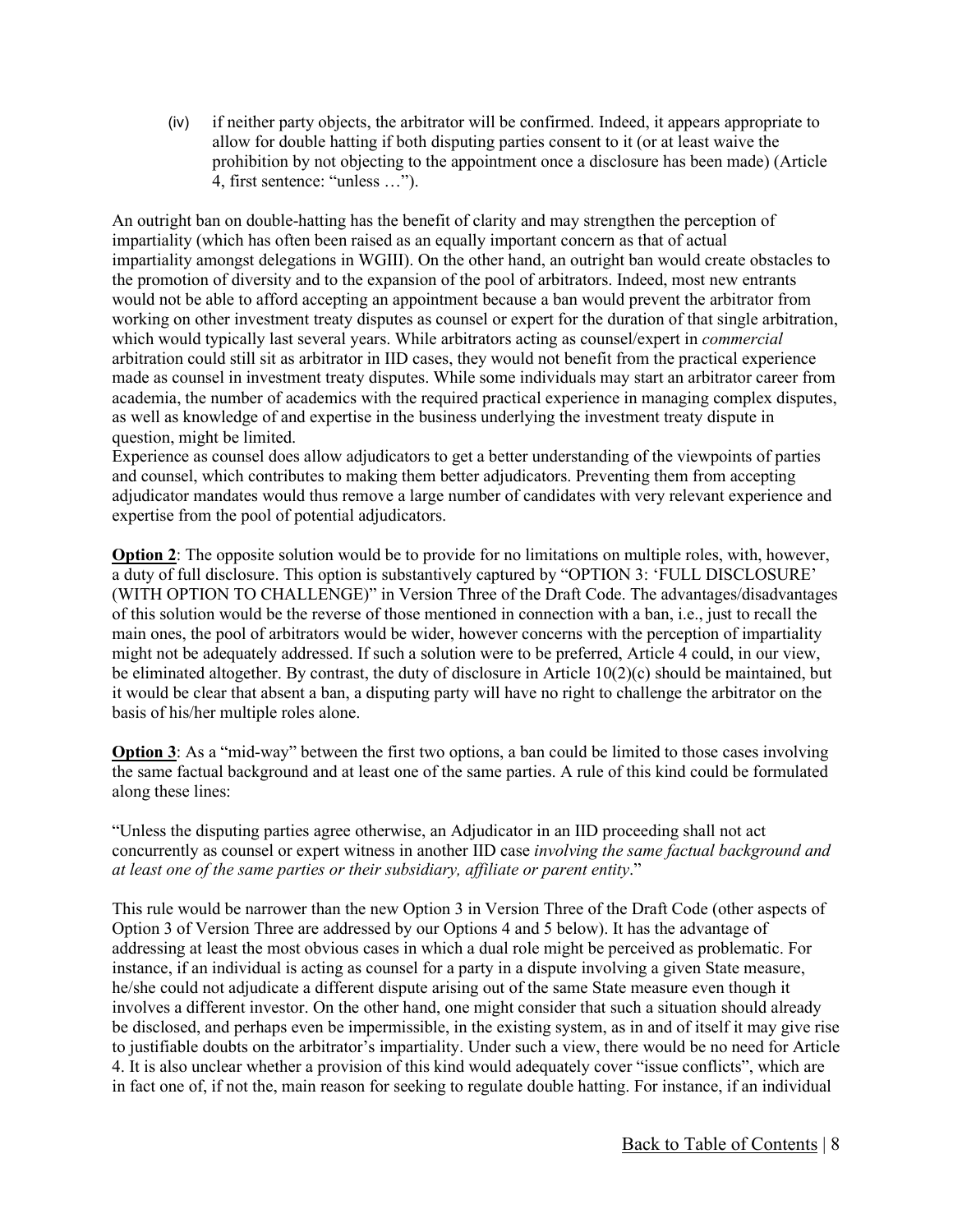acts as counsel in an investor- State dispute under the IIA between State A and State B, the suggested text might not limit his/her role as arbitrator in a different dispute under a similarly (or even identically) worded IIA between C and D in which the same legal issue arises. In sum, while this rule might cover the most obvious cases of perceived impropriety arising out of multiple roles, it might leave other relevant situations unaddressed.

**Option 4**: An alternative solution is to limit the performance of multiple roles under the same IIA. A limitation of this kind is included in the recent USMCA (which replaces NAFTA).<sup>[1](#page-8-0)</sup> It could be formulated along the following lines:

"Unless the disputing parties agree otherwise, an Adjudicator in an IID proceeding shall not act concurrently as counsel or expert witness in another IID proceeding *under the same IIA*".

A treaty-specific limitation would have the benefit of clarity. However, it would leave unaddressed "issue conflicts" arising out of different treaties which may contain provisions which are worded similarly or even identically.

**Option 5**: An alternative approach is to address issue conflicts squarely. Multiple roles would only be prohibited in situations in which there is an issue conflict, i.e. "*a situation in which there is an appearance of bias on the part of an adjudicator based on his or her commitment to a particular idea,*  related to a material issue in dispute<sup>"[2](#page-8-1)</sup>. Such issue conflict could occur if, for instance, an adjudicator is called to decide on a jurisdictional issue under an IIA in an IID proceeding and is advocating the same jurisdictional issue (albeit under a different IIA) in a different IID proceeding.

A ban limited to issue conflicts would have the benefit of addressing what appears to be the main concern behind double hatting. On the other hand, questions surrounding the precise definition, limits, and regulation of issue conflicts are complex, as the 2016 ICCA/ASIL Report highlights<sup>[3](#page-8-2)</sup>. In addition, a prohibition of this kind might not be easy to implement. When an arbitrator is appointed, he/she normally has very little information on the issues that will actually arise in a given IID case. He/she might thus not be in a position to disclose the (potential) issue conflict until the relevant issue is raised by a party in the course of the proceeding.

**Option 6**: Finally, an alternative option is to provide for a ban on multiple roles, limited however to the chairperson only. A rule of this kind could read as follows:

"Unless the disputing parties agree otherwise, an Adjudicator *who presides over* an IID proceeding shall not act concurrently as counsel or expert witness in another IID case".

A rule of this kind implies that, while double hatting is viewed as impermissible for the chairperson, it is seen as harmless if one or both party-appointed arbitrators act as counsel in a different matter and this is disclosed (Article 10.2(c)). This solution may however be seen as problematic in that it could be seen to imply a different level of perceived impartiality on the chairperson than on the co- arbitrators. In addition, this option may impact on the arbitral institutions' efforts to promote

<span id="page-8-0"></span><sup>&</sup>lt;sup>1</sup> See USMCA, Annex 14-D Mexico-US Investment Disputes, Art. 14.D.6.5(c) ("Arbitrators appointed to a tribunal for claims submitted under Article 14.D.3.1 shall: […] 14-D-7 (c) not, for the duration of the proceedings, act as counsel or as party- appointed expert or witness in any pending arbitration under the annexes to this Chapter"). <sup>2</sup> Lucy Reed and Dafina Atanasova, "Issue Conflict: International Arbitration", in Max Planck Encyclopedia of International Procedural Law (last viewed 8 August 2021).

<span id="page-8-2"></span><span id="page-8-1"></span><sup>3</sup> See *Report of the ASIL-ICCA Joint Task Force On Issue Conflicts In Investor-State Arbitration*, The ICCA Reports No. 3, 17 March 2016.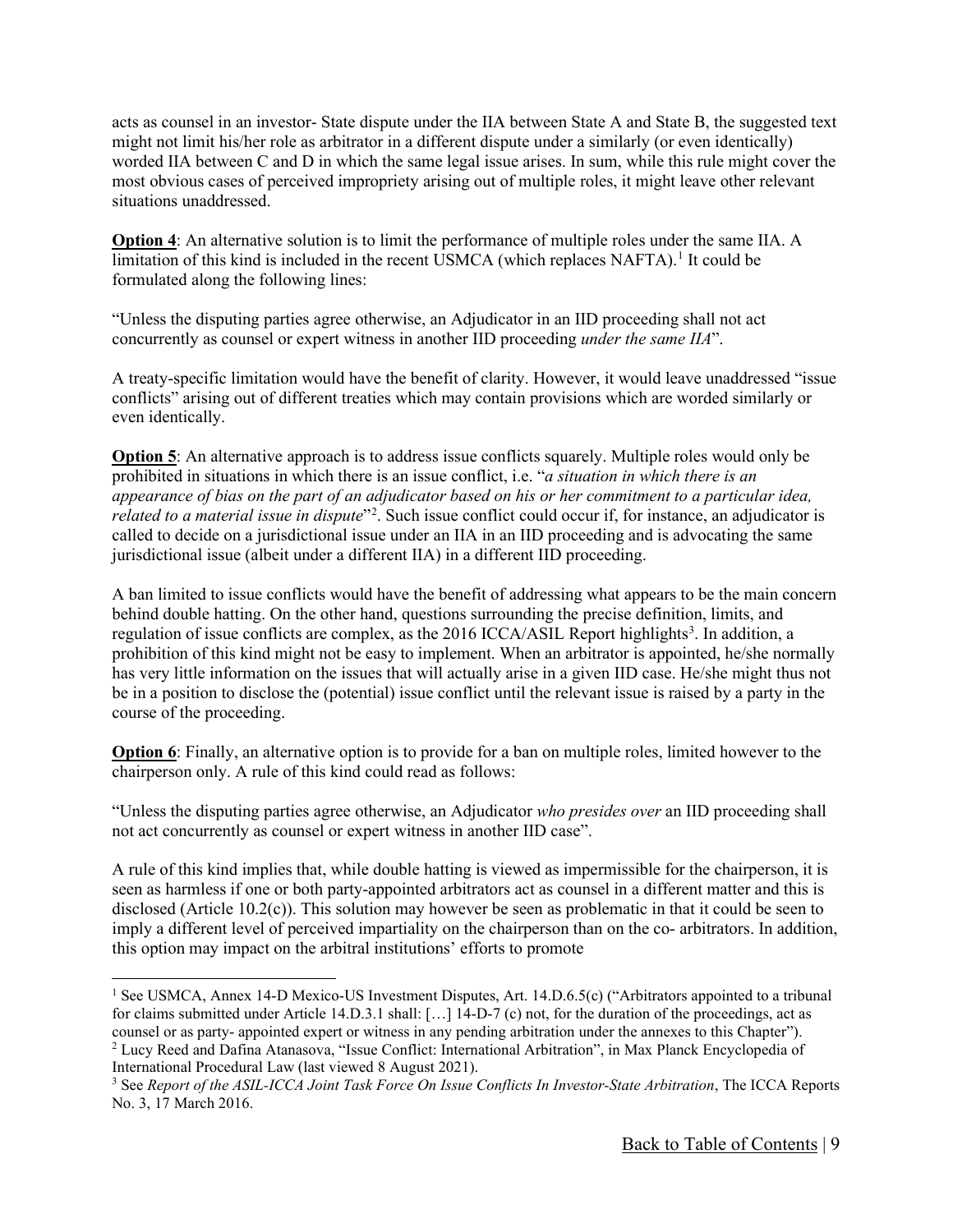diversity and to expand the pool of arbitrators through their role of appointing authority which is often exercised in appointing the chairperson.

**(...)**

#### *Specific concerns in regard to Articles 3-8*

An analysis of the individual provisions that the draft purports to cover ("breaches of Articles 3-8") bears this out.

• Article 4 imposes a limit on multiple roles. In a sense, this provision broadly falls in the category of rules that ensure impartiality and independence (in the specific context of investment arbitration) and that requires certain qualifying characteristics of the Adjudicator. We therefore agree that, if a certain limit on multiple roles is imposed, a violation of this rule can be grounds for disqualification. However, this is an aspect that administering institutions can take into account when assessing an arbitrator's alleged lack of impartiality and independence: it does not require Article 11(2).

## <span id="page-9-0"></span>**ARTICLE 5 – DUTY OF DILIGENCE**

#### <span id="page-9-1"></span>**Comments from Public Stakeholders (International Organizations)**

#### <span id="page-9-2"></span>Swiss Arbitration Association (ASA)

#### **Ad Article 5 – Duty of Diligence**

We agree with the deletion of the reference to "*competing obligations*" in Article 5(1). As previously formulated, it could exclude any other appointment or mandate and even invite vexatious challenges, particularly in connection with Article 11(2).

**(...)**

#### *Specific concerns in regard to Articles 3-8*

An analysis of the individual provisions that the draft purports to cover ("breaches of Articles 3-8") bears this out.

- Article 5 imposes multiple duties under the heading of due diligence:
	- a. *A general duty to "perform … diligently*." We consider that a general disqualification rule for a purported failure of diligence is inappropriate. While independence and impartiality are established standards in public international law, arbitrator "diligence" is not. If the failure to perform diligently rises to the level of default or unacceptable delay, the arbitrator can be removed under existing procedures. If the lack of 'diligence' were to rise to a denial of the right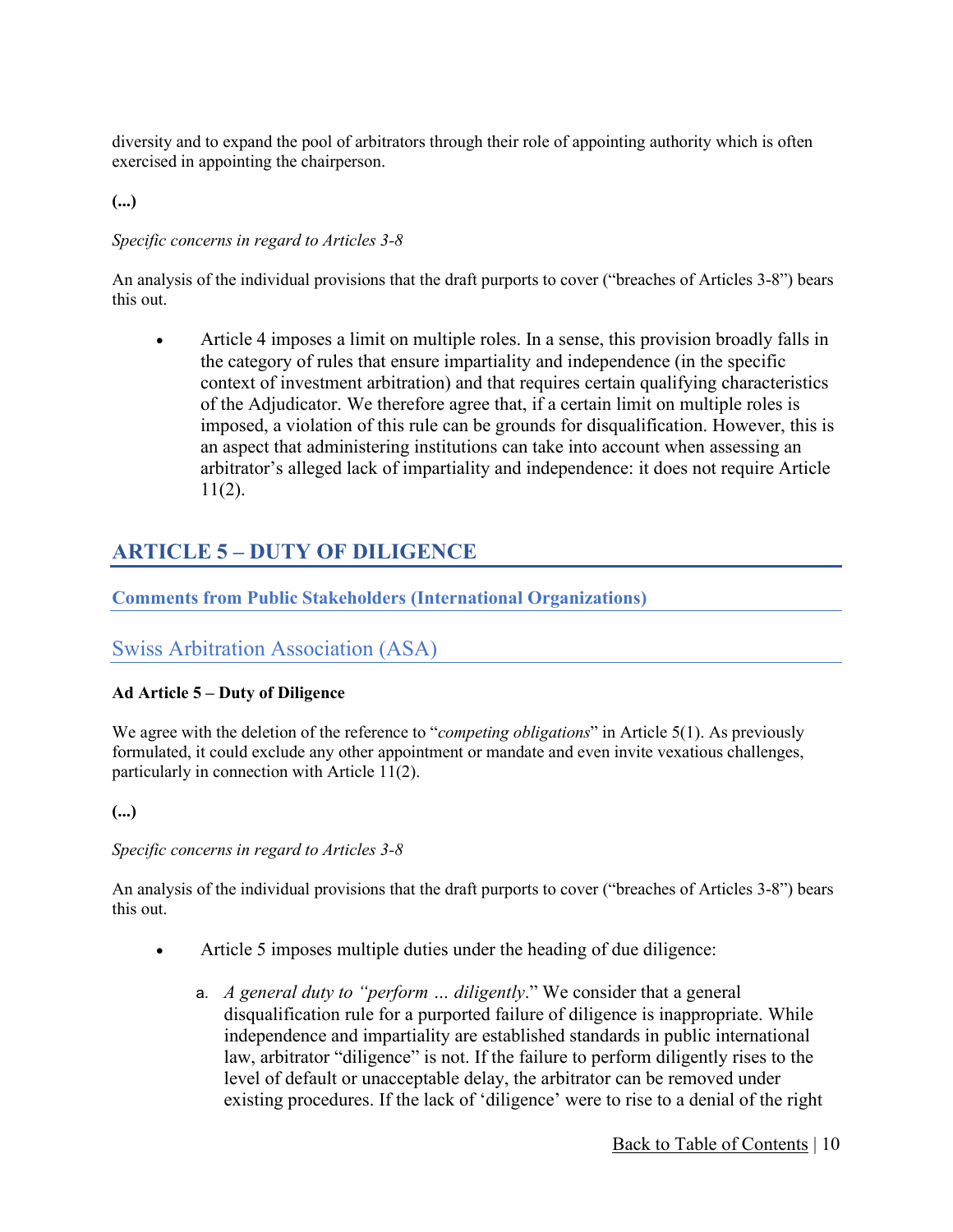to be heard, or to the level of a violation of fundamental procedural rights, then the parties are better protected through the provisions that permit the challenge or annulment of an award.

Has an arbitrator who is 15 minutes late to a hearing failed to perform their duties diligently? Perhaps in some sense, but this is obviously not disqualifying conduct under any rule - yet Article 5 and Article 11(2) do no provide moderating language to eliminate minor infractions without prejudice to the parties. The vague nature of the underlying obligation in conjunction with the broadly worded sanction opens the door for tactical challenges.

b. *A duty to "refuse competing obligations*." Leaving aside that such a duty is in itself overly broad,5 the acceptance of competing obligations is not necessarily a concern that would justify the removal of the arbitrator. In reality, competing obligations cause prejudice *only* if they prevent the arbitrator from performing their primary duties. Such a situation, however, would already be covered by Article 14 of the UNCITRAL Arbitration Rules (an arbitrator is legally or factually incapable of performing his or her duties or else is in unjustified delay) and Rules 8 and 9 of the ICSID Arbitration Rules (because an arbitrator becomes incapacitated or unable to perform the duties of their office).

Indeed, the removal of the arbitrator is a drastic measure that in itself can cause significant delay, and thus prejudice, to the parties. The provision as currently drafted is highly problematic because it purports to allow the removal of the arbitrator without regard to whether the 'competing obligation' has any actual effect on the the arbitrator's commitment to the case. The provision is therefore over-reaching as a matter of degree as well.

c. *Duty "to be reasonably available to the parties and the administering institution, [to] dedicate the necessary time and effort [to] the proceeding, and [to] render all decisions in a timely manner*." The same considerations apply as to (b). If the arbitrator is in such default, whether by choice or not, as to significantly delay the proceedings or the rendering of the award, they can already be removed under the UNCITRAL Rules, the ICSID Arbitration Rules, and virtually all other institutional rules of arbitration.

In addition, the proposed provisions will encourage a constant debate whether each individual decision, procedural or substantive, was rendered in a timely manner; whether an arbitrator was in each instance "reasonably available" to the parties; and has "dedicated" the "necessary time and effort" to the proceedings: it is questionable how one polices obligations of "effort" and thus highly problematic to link an obligation of dedicating "effort" to such drastic a sanction as removing the arbitrator.

There is no doubt in our view, therefore, that the broad articulation of Article 5, if linked to the removal of an arbitrator, is prone to breed tactical and dilatory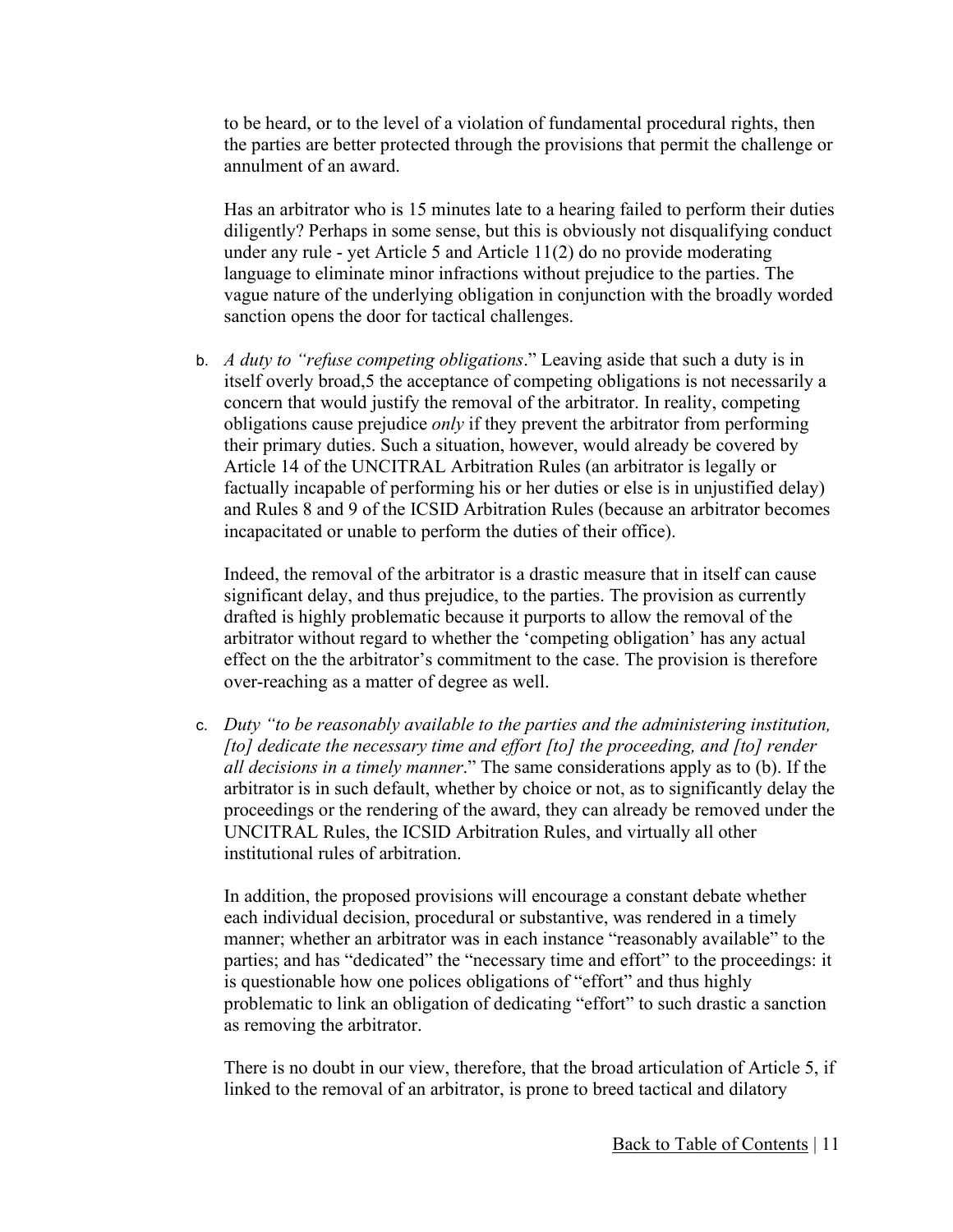challenges that would undermine the very arbitral efficiency that Article 5 appears intended to protect.

d. *Duty "not [to] delegate […] decision-making function to an Assistant or to any other person*." The duty of an arbitrator to discharge their primary decisionmaking functions without delegation is undisputed. If an arbitrator is unwilling to discharge their primary function, then this is arguably functionally equivalent to an incapacitated arbitrator unable or unwilling to perform their duties. At the award review or annulment stage, an arbitrator having abrogated their personal decision-making function will typically constitute a serious departure of fundamental rules of procedure that results in setting-aside or annulment of the award**.**

## <span id="page-11-0"></span>**ARTICLE 6 – OTHER DUTIES**

<span id="page-11-1"></span>**Comments from Public Stakeholders (International Organizations)**

<span id="page-11-2"></span>Swiss Arbitration Association (ASA)

#### **Ad Article 6 – Other Duties**

We fully agree with the deletion of Article  $6(1)(b)$  for the reasons provided in Commentary 73.

**(...)**

*Specific concerns in regard to Articles 3-8*

An analysis of the individual provisions that the draft purports to cover ("breaches of Articles 3-8") bears this out.

- Article 6 specifies "other duties' of arbitrators. Again, the provision is drafted in very broad terms and it is, in our view, highly debatable that a removal mechanism is the appropriate sanction.
	- a. *Duty "to display high standards of integrity, fairness, and competence.*" Unlike Article 14(1) of the ICSID Convention, which requires arbitrators to have certain characteristics, this provision frames the requirements of integrity, fairness and competence not as a matter of qualification, but textually ("displays") as an ongoing duty of conduct: the arbitrator must not only be in possession of certain skills and standing, they must continuously demonstrate high standards of integrity, fairness and competence, however exactly that is achieved.

Again, the proposed Code of Conduct sanctions an inherently aspirational obligation with the drastic measure of removal without limiting the sanction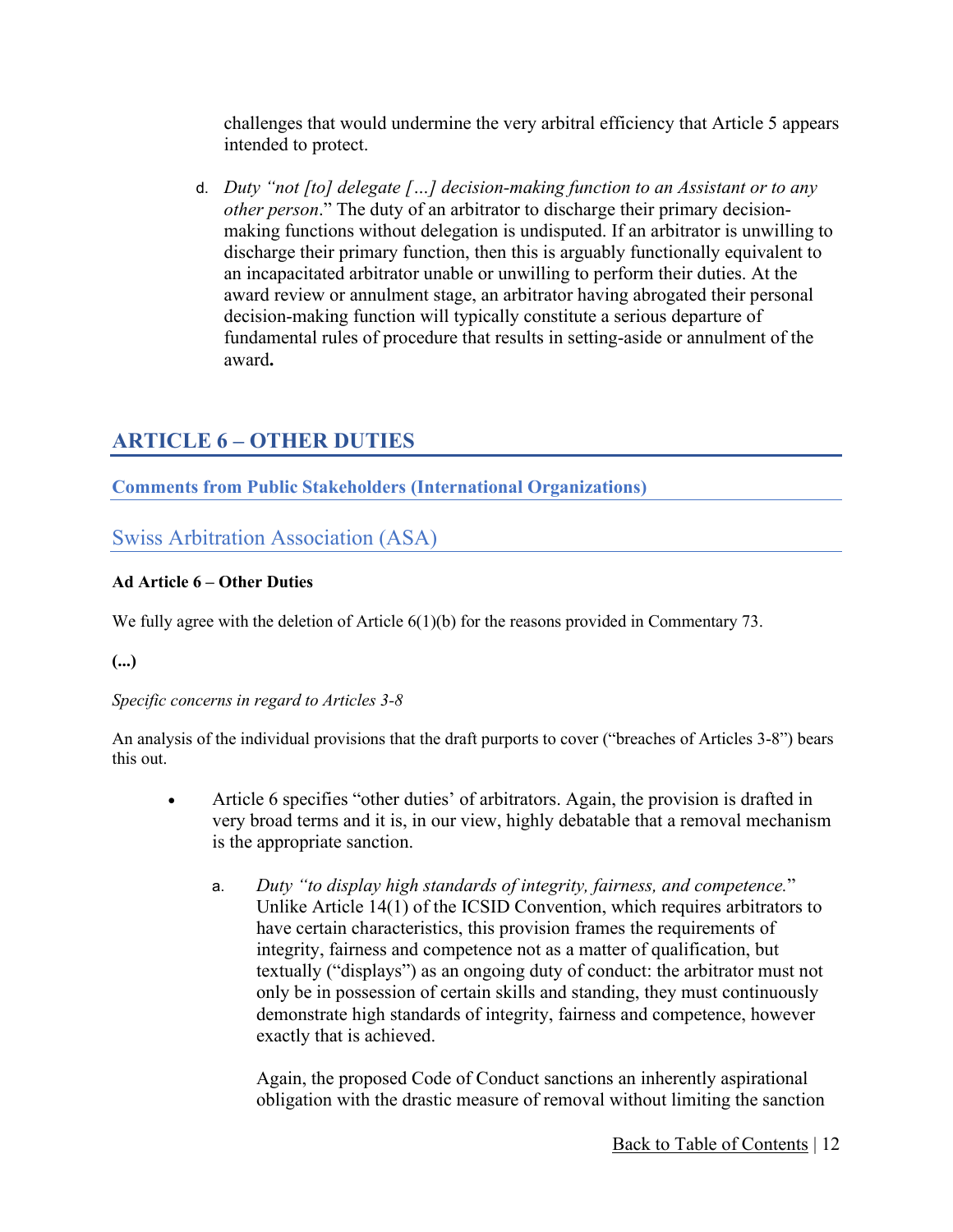to serious and prejudicial cases. Because the removal mechanism is not moderated by degree - that is, not limited to serious violations of fundamental obligations - any display of what an aggrieved party may perceive as unfairness or incompetence will immediately trigger a request for disqualification. The obvious and real risk is an endless procession of minor grievances framed as violations of Article 6 and turned into disqualification requests: a breeding ground for tactical misconduct.

Indeed, whether a procedural decision, even if objectively unfair, has caused actual prejudice depends on the ultimate outcome of the proceeding, i.e. the award. An arbitrator can make a bad procedural decision and still reach the correct conclusion for the case. Reviewing and potentially sanctioning each individual interaction between arbitrators and parties against standards of fairness and competence without considering the fairness and correctness of the final result is premature and counter-productive.

b. *Duty "to make best efforts to maintain and enhance the knowledge, skills, and qualities necessary* to fulfil their duties." As stated before, it is virtually impossible to police, let alone sanction, obligations of effort. To open the door to disqualification requests simply because a party believes, or asserts, that an arbitrator has "not tried hard enough" to invest in their continued education – or indeed has not made enough of an effort to "enhance" undefined (and ultimately undefinable) qualities – is a recipe for disruption and tactical maneuvering.

The proposed draft again makes no difference between minor deficiencies and major transgressions that undermine the integrity of the process and/or prejudice a party - leaving aside that parties are protected against such major transgressions through available remedies against the award (at a stage when it can actually be determined whether the infraction affected the ultimate decisions and so caused prejudice).

- c. *Duty "to treat all participants … with civility.*" The option to disqualify an arbitrator because they are not sufficiently "civil" raises the same serious concerns. Where the lack of civility evidences apparent bias, existing removal grounds and mechanisms are sufficient. Beyond those cases, an endless debate whether a wrong look, a smirk, the failure to return a greeting and many other instances of social interaction bear the mark of sufficient civility is in our view entirely counter-productive.
- d. *Duty to "decline an appointment if they believe they do not have the necessary competence, skills, or availability to fulfil their duties.*" If an arbitrator lacks required qualifications, or if they are in severe delay in the performance of their duties (including because they are unavailable or overextended), they can be removed. In addition, the acceptance of an appointment on false premises of competence or availability may give rise to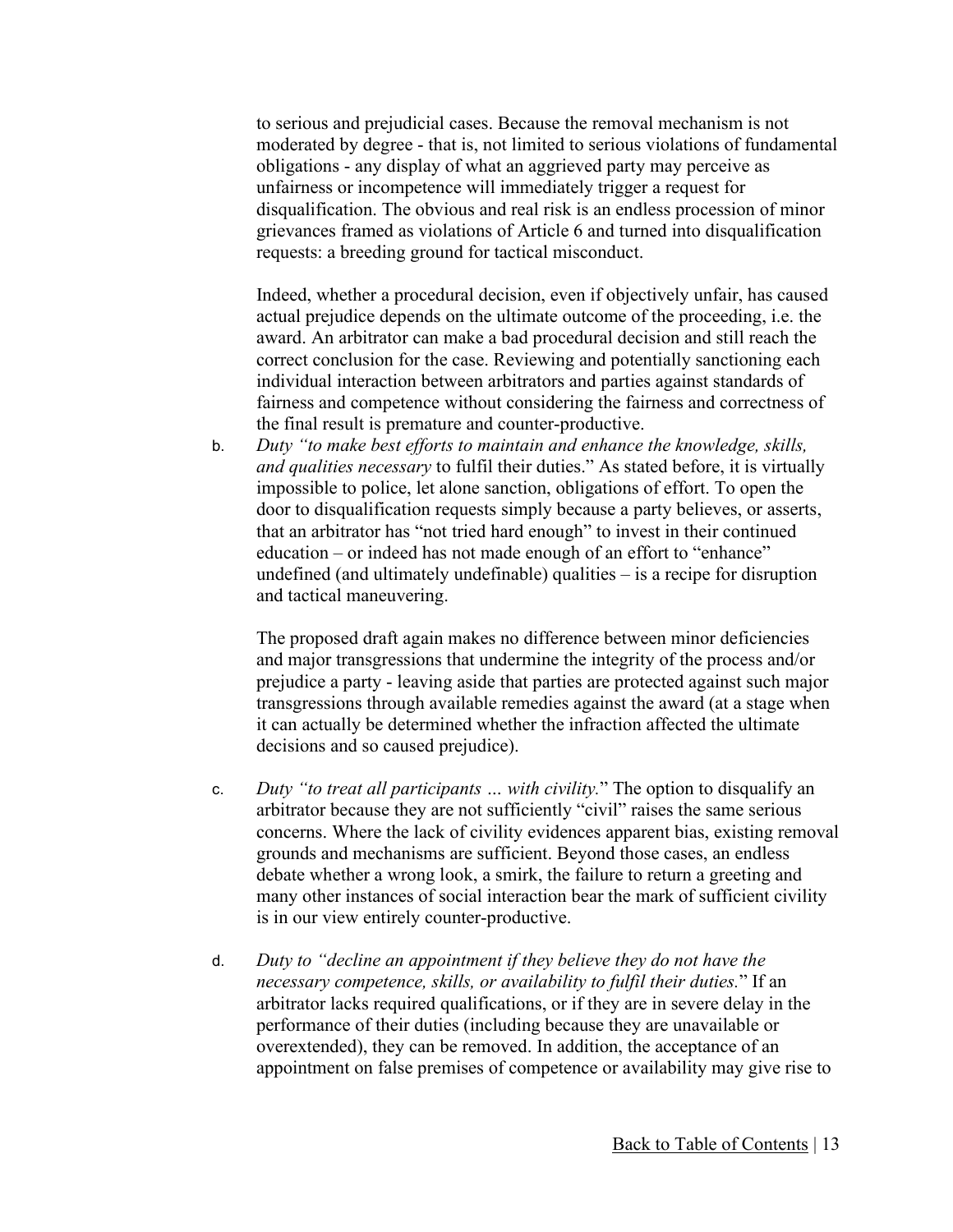a claim of damages against the arbitrator. As a result, a separate removal mechanism does not appear necessary in our view.

## <span id="page-13-0"></span>**ARTICLE 7 – COMMUNICATIONS WITH A PARTY**

#### <span id="page-13-1"></span>**Comments from Public Stakeholders (International Organizations)**

## <span id="page-13-2"></span>International Council for Commercial Arbitration ("ICCA") ISDS Watch Group

#### **Article 7 –** *Ex Parte* **Communications of a Candidateor Adjudicator**

**Article 7(1):** The Watch Group notes the change in drafting of Article 7(1) of Version 3, namely that "concerning the expertise" has been replaced by "to determine … the expertise". The Watch Group queries whether the wording "to determine" might misplace the emphasis on the party's or counsel's *purpose* in engaging in pre-appointment communication with a Candidate rather than on the obligation incumbent on Candidates themselves to limit any pre-appointment communication to the points listed in Article  $7(1)$  (a) to (c).

The Watch Group notes the reference in Article 7(1)(a) and (b) to a Candidate's "expertise, experience, ability, availability, and the existence of any potential conflicts of interest", whereas Article 7(1) of Version 2 referred to "expertise, experience, and availability of the Candidate and the absence of any conflict of interest." The Watch Group understands that the revised language draws from Guideline 8(a) of the IBA Guidelines on Party Representation in International Arbitration.

The Watch Group queries whether the inclusion of the term "ability" in Article  $7(1)(a)$  and (b) is intended to cover a topic of communications not already covered by "expertise, experience, and availability". If that is the intention, the Watch Group seeks further clarity on the nature of that topic. The Watch Group queries whether including the term "ability" in addition to "expertise" and "experience" may unintentionally suggest that parties may or should exclude qualified Candidates for arbitral appointments on the basis of a disability.

## <span id="page-13-3"></span>Swiss Arbitration Association (ASA)

#### **Ad Article 7 –** *Ex Parte* **Communications of a Candidate or Adjudicator**

We generally agree with the revision of the previous text. We particularly welcome the deletion of the full disclosure obligation in Article  $7(1)$  of the previous draft since, in the very early stages of a case, it is likely that not all counsel or candidates are aware of this provision and of a suggestion to keep a recording. In the absence of such recording, it may be very difficult, if not impossible, to "fully" disclose the contents of such pre-appointment communications, as there may be things that may have escaped human recollection.

We note, however, that the new draft only partly matches Guideline 8 of the IBA Guidelines on Party Representation on which it is declared to be based: there is no equivalent rule to Guideline 8(b), which reads: *"(b) A Party Representative may communicate with a prospective or appointed Party-Nominated Arbitrator for the purpose of the selection of the Presiding Arbitrator."* We wonder whether this omission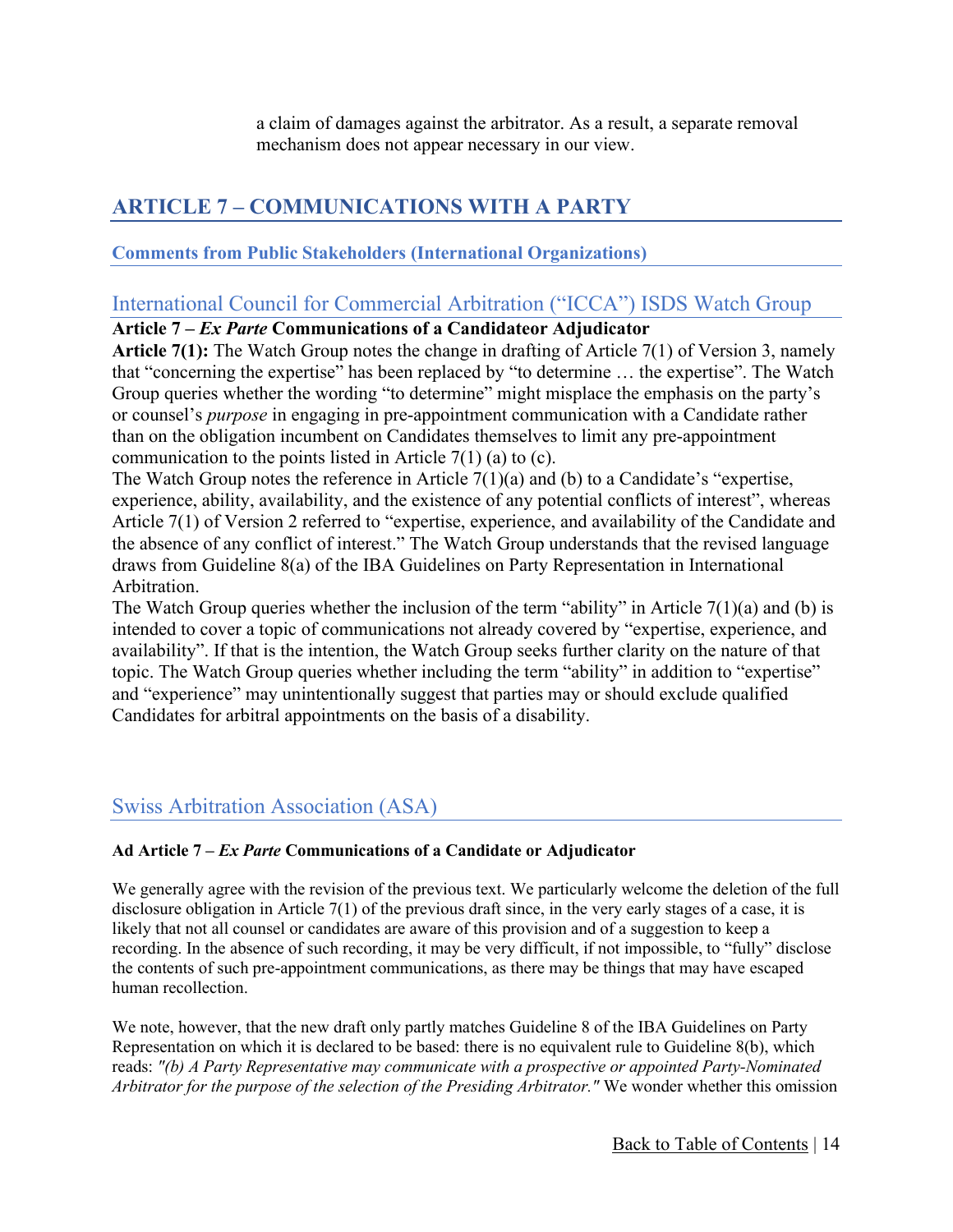was on purpose. As it is crucial that the parties can be heard on the selection of the presiding arbitrator and as such communications are standard in international arbitration, we deem it necessary to clarify this point. We suggest either to add a rule similar to Guideline 8(b) or to specify at least in the comments that such communications are permissible with agreement between the parties.

#### **(...)**

#### *Specific concerns in regard to Articles 3-8*

An analysis of the individual provisions that the draft purports to cover ("breaches of Articles 3-8") bears this out.

• Article 7 prohibits *ex parte* communications by an arbitrator with a party (other than communications relating to their appointment). To the extent that such prohibited *ex parte* communications are evidence of bias, removal is already possible on the usual basis of lack of impartiality and independence, which renders the proposed removal mechanism redundant.

## <span id="page-14-0"></span>**ARTICLE 8 – CONFIDENTIALITY**

#### <span id="page-14-1"></span>**Comments from Public Stakeholders (International Organizations)**

## <span id="page-14-2"></span>International Council for Commercial Arbitration ("ICCA") ISDS Watch Group

#### **Article 8 – Confidentiality**

**Article 8(1):** The Watch Group notes the change in drafting of Article 8(1)(a) from "disclose or use any non-public information" in Version 2, to "disclose or use any

information" in Version 3. This change appears to follow the earlier change in drafting from Article 9(1)(b) in Version 1 "any such information" (that is, "any non-public information concerning or acquired from a proceeding" in Article  $9(1)(a)$  to Article  $8(1)(b)$  of Version 2, referring to "any information concerning, or acquired in connection with, a proceeding". The Watch Group queries the intention behind the decision to prohibit disclosure of any information concerning or acquired in connection with an IID, rather than limiting the obligation to non-public information.

**Article 8(2)(d):** Consistent with its comments on Version 1 of the Code, if Article 8(2)(d) is to be included, the Watch Group supports the inclusion of the bracketed language within Article 8(2)(d).

Regarding Article 8(1)(a), 8(1)(b) and 8(2)(d) more generally, the Watch Group considers that the purpose of those provisions should be clarified in order that more tailored rules could be considered.

<span id="page-14-3"></span>Swiss Arbitration Association (ASA)

**Ad Article 8 – Confidentiality**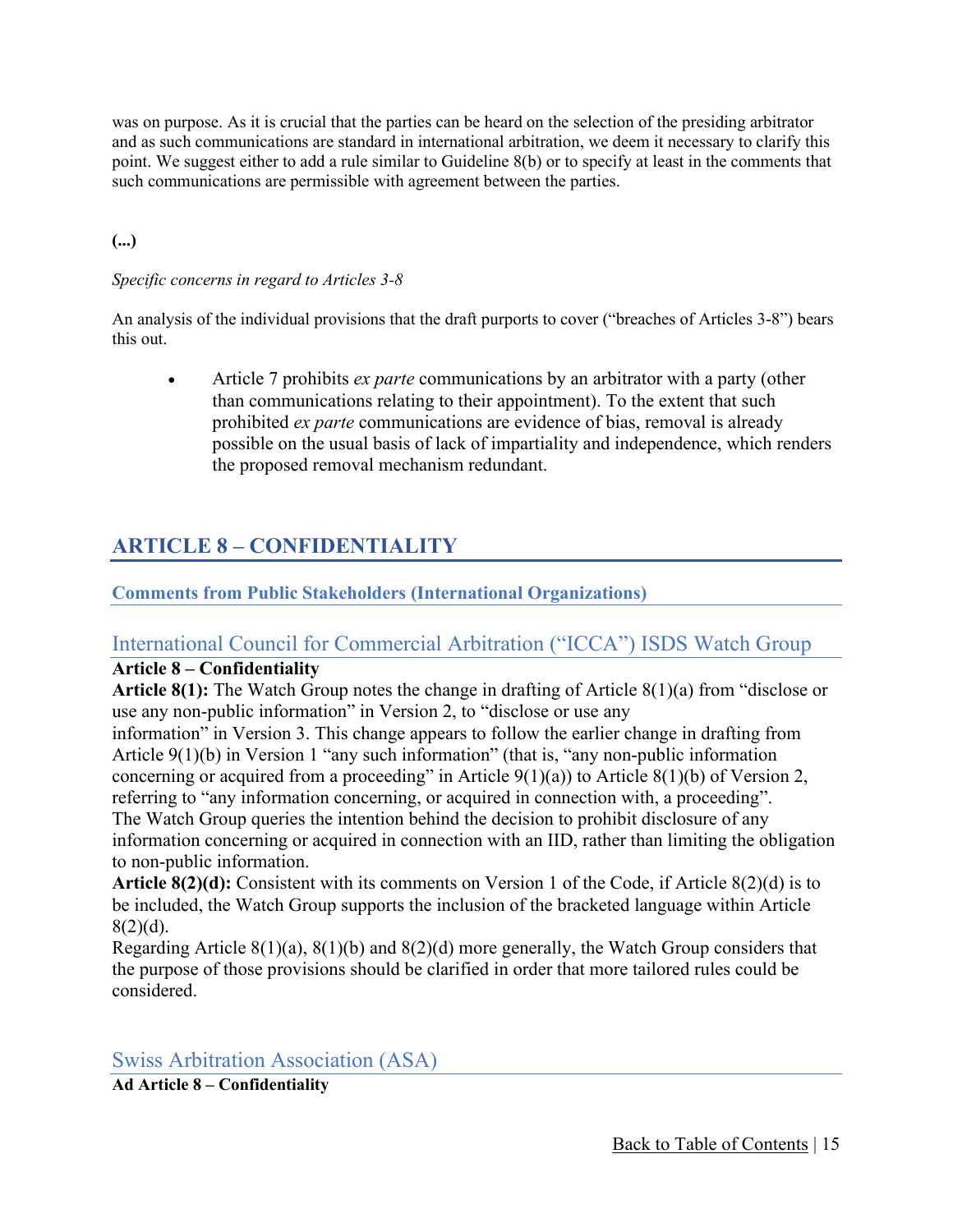We agree with the revised version and, in particular, with the inclusion of a new para. 4 in line with other arbitral rules that contain similar language (see, e.g., Art. 30.1 of the LCIA Rules).

**(...)**

#### *Specific concerns in regard to Articles 3-8*

An analysis of the individual provisions that the draft purports to cover ("breaches of Articles 3-8") bears this out.

• Article 8 prohibits the disclosure of confidential information by an arbitrator. A breach of this obligation may already give rise to a claim of damages against the arbitrator and, if an expression of bias, constitute grounds for removal.

#### <span id="page-15-0"></span>**ARTICLE 9 – FEES AND EXPENSES**

#### <span id="page-15-1"></span>**Comments from Public Stakeholders (International Organizations)**

#### <span id="page-15-2"></span>Swiss Arbitration Association (ASA)

#### **Ad Article 9 – Fees and Expenses**

We support the revision of Article 9(1) for the reasons indicated in Commentary 96.

We suggest amending para. 2 in order to allow the presiding arbitrator to delegate the fee discussion to the co-arbitrators. Such delegation is sometimes done. It allows the presiding arbitrator to avoid fee discussions that might unnecessarily encumber the presiding arbitrator's relationship with the parties. A sentence could be added to para. 2 as follows: "*The presiding Arbitrator may also delegate such discussion to the two co-arbitrators.*"

## <span id="page-15-3"></span>**ARTICLE 10 – DISCLOSURE OBLICATIONS**

<span id="page-15-4"></span>**Comments from Public Stakeholders (International Organizations)**

#### <span id="page-15-5"></span>International Council for Commercial Arbitration ("ICCA") ISDS Watch Group

#### **Article 10 – Disclosure Obligations**

**Article 10:** The Watch Group reiterates its earlier suggestion that Article 10 address the situation where confidentiality obligations applicable to another case or role prevent a Candidate or Adjudicator from fully disclosing that case or role.

On this general point, the Commentary could refer to the standard practice that candidates decline appointments should a confidentiality obligation bar them from disclosing a conflict. **Article 10(1):** The Watch Group recalls that the ICSID Secretary General emphasised during the informal Working Session on 7 June 2021 that a matter must be disclosed if it falls within the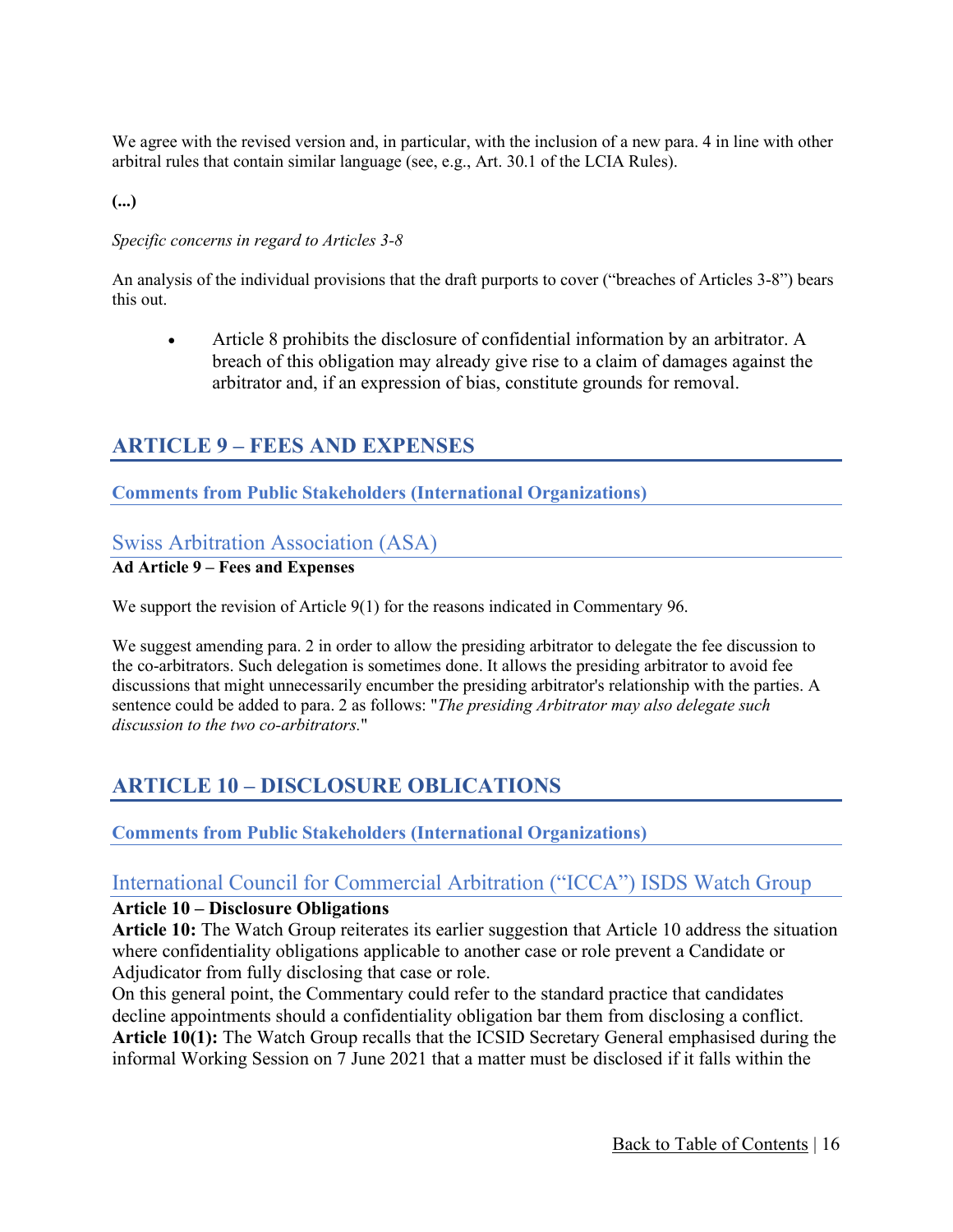terms of either or both Article 10(1) and (2). The Watch Group understands that the obligation under Article 10(1) is broader than that under

Article 10(2), meaning that a situation that may not fall under Article 10(2) could still warrant disclosure under Article 10(1). The Watch Group reads the new drafting to suggest that the matters in Article 10(2) constitute an exhaustive list of matters that must be disclosed per the general obligation in Article 10(1).

To avoid confusion, the Watch Group recommends that the Code should clarify that a Candidate or Adjudicator must make disclosures required by Article 10(1) even if they do not fall within the terms of Article 10(2).

## <span id="page-16-0"></span>Swiss Arbitration Association (ASA)

#### **Ad Article 10 – Disclosure Obligations**

#### *Ad Article 10(1)*

Lack of clarity about disclosure is a notorious source of discussions and disputes. A provision on disclosure is, therefore, necessary. The current draft goes into the right direction but should be improved in order to avoid lack of clarity that could give rise to misunderstandings or even frivolous challenges. We suggest applying the same test as the UNCITRAL Model Law. Its Article 12(1) states that an arbitrator "*shall disclose any circumstances likely to give rise to justifiable doubts as to his impartiality or independence*". The same formulation is used in Article 11 of the UNCITRAL Arbitration Rules.

The UNCITRAL Model Law applies the *objective test* of justifiable doubts. The current draft applies the *subjective test* of "*in the eyes of the parties*". This subjective test is sometimes applied, most notably by the ICC in Article 11.2 of the Arbitration Rules and in General Standard 3(a) of the IBA Guidelines on Conflicts of Interest in International Arbitration.

A subjective test is notoriously difficult to apply in practice as the IBA Guidelines themselves implicitly confirm in the Explanation to General Standard 3(a) by explaining that certain situations in particularly those set out in the Green List, need not be disclosed, thus setting an objective standard in contradiction to the General Standard 3(a). We note that Commentary 108 refers to the IBA Guidelines' Application Lists for guidance, and thus again to an objective standard. Wing arbitrators, in particular, are typically contacted by one party and need to rely on very limited information about the parties and their potential expectations about disclosure. In practice, arbitrators resort to applying the objective test.

We recommend, therefore, aligning the Code of Conduct with the other UNCITRAL arbitration texts.

Further, we support the deletion of the additional wording "*or demonstrate bias, conflict of interest, impropriety or an appearance of bias*", which could cause confusion. The use of the connector "*or*" suggested a different standard compared to independence and impartiality, although the criteria listed in this wording appear to be included in the general test of independence and impartiality.

#### *Ad Article 10(2)*

Concerning the question whether disclosures should cover the last five or ten years, we deem a time period of five years to be sufficient and easier to apply. We suggest specifying at least in the comments,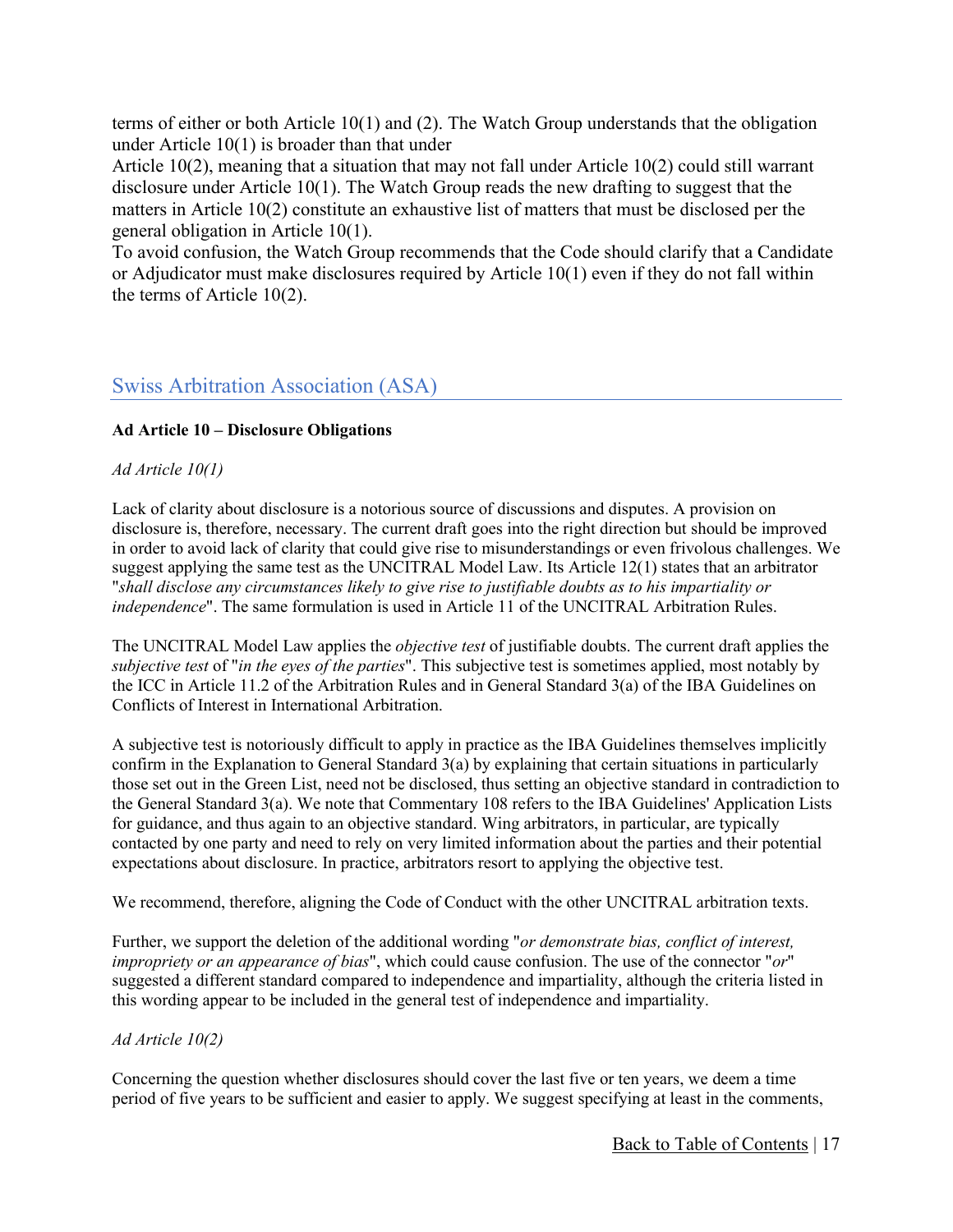however, that the five-year time period runs from the end of a relationship, not from the moment of appointment or retention. This seems to be implicit in Article 10(2)(a) and (c), but seems not to apply in Article 10(2)(d) in its current version.

#### *Ad Article 10(2)(d)*

With regard to the bracketed text, it would seem indeed appropriate to extend the disclosure also to non-IID proceedings, as it is the number of appointments and not the subject-matter of the proceeding that is relevant in this respect (the situation is thus different from letter (c)). We note that (d) is already included in (a), but may warrant separate mentioning due to the importance of repeated appointments. As rightly noted in Comments 121/122 confidentiality obligations might prevent disclosure and thus require a Candidate/Adjudicator to withdraw.

In respect of the duty to disclose "*all appointments*" within a certain time period we would suggest applying a five-year time limit, but with the time period starting to run with the end of the respective professional relationship, not with the appointment. Since IID proceedings may take several years, a fiveyear time period from appointment might allow almost seamlessly repeated appointments and thus impact an adjudicator's (appearance of) impartiality. Alternatively, a 10-year time period running from the appointment should be chosen.

#### *Ad Article 10(2)(c)*

We agree with the limitation of (c) to IID (and related) proceedings (unlike in Art.  $10(2)(d)$ ), because these are most prone to potential issue conflicts (as rightly noted in Comment 115) Further, in our view, a 5-year time limit would seem appropriate in this case.

#### *Ad Article 10, Comment 54 of Draft Version Two*

In light of the concerns frequently raised in the WGIII discussions, we query whether an outright and clear limitation of repeat appointments would not better address the concern. For instance, a rule could be set providing for a maximum number of appointments by the same party or the same counsel within a given number of years. A rule of this kind would not only address the perceived issues of independence and impartiality that are linked to repeat appointments, but would also assist in diversifying the pool of potential arbitrators, which was repeatedly raised in WGIII as a separate goal and provide welcome clarity and predictability. By contrast, the mere mention that a repeat appointment would "*remain permissible unless it rises to the level of a lack of independence or impartiality under Article 3 of the Code*" might be too vague as to be effective and only lead to distracting discussions or even challenges. Hence, we would invite the WGIII to further consider this issue.

#### <span id="page-17-0"></span>**Comments from Public Stakeholders (Individuals)**

#### <span id="page-17-1"></span>HANOTIAU, Bernard

With all due respect, I consider like many arbitrators that Article 10 is unreasonable and unacceptable. The proper test , which is the one included in the IBA Guidelines, refers to any doubts in the eyes of a reasonable third party. I note here that the word "reasonable" has disappeared and that the test only refers to the eyes of the disputing parties. You have therefore to speculate what might be the subjective thinking of somebody that you do not know and who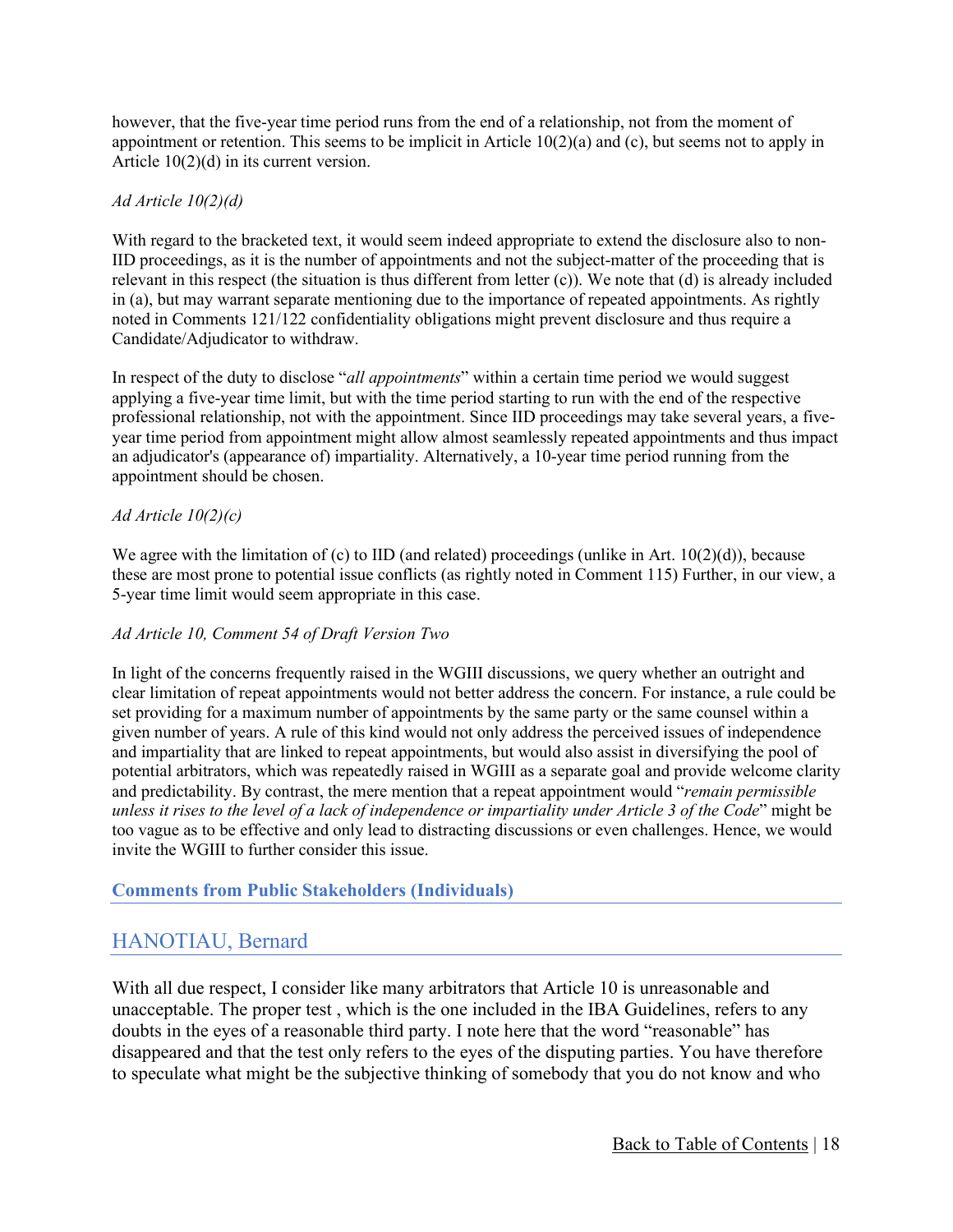might not share the same common sense than yourself on grounds of personality or culture. The absence of reference to reasonableness is shocking.

This provision also offers on a golden plate to the losing party that wants to challenge the award, a unique opportunity to do so. Which adjudicator will remember all the professional or other relationships that he or she might have had with a then affiliate of a disputing party or a then member of the firm representing one of the parties or an expert or a witness, during a period of ten years. I find this totally unreasonable and unacceptable.

Unfortunately, arbitration is no longer the peaceful method of dispute settlement that it was thirty years ago. By introducing provisions such as this one, institutions put in jeopardy the efficiency of the process and the finality of international awards and play the game of those who are antiarbitration.  

(...)

I encourage the drafters to amend this provision because it is totally unreasonable, unfair, unduly burdensome and counterproductive.

## <span id="page-18-0"></span>STERN, Brigitte

I fully agree with what Bernard's concerns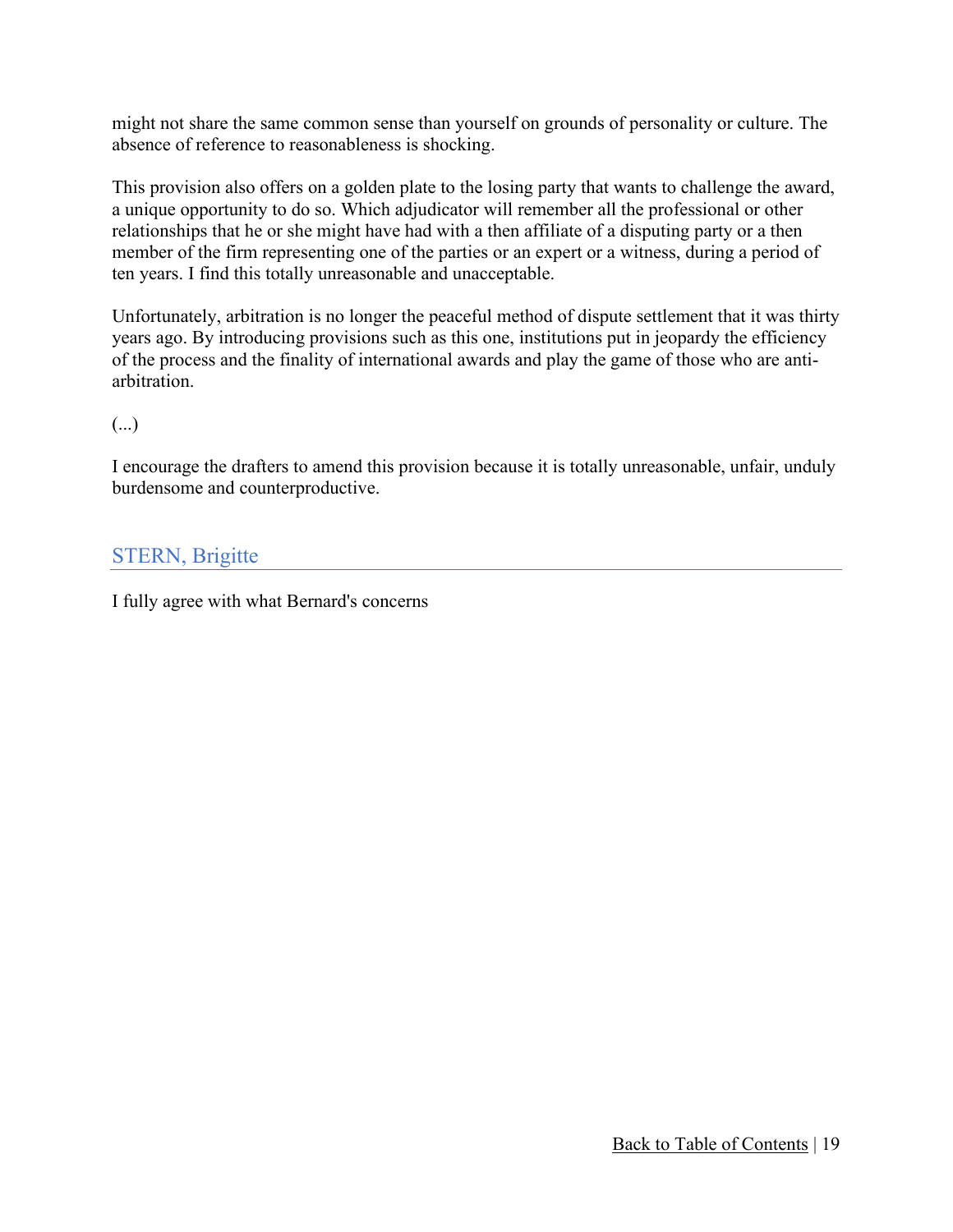## <span id="page-19-0"></span>**ARTICLE 11 – ENFORCEMENT OF THE CODE OF CONDUCT**

#### <span id="page-19-1"></span>**Comments from Public Stakeholders (International Organizations)**

## <span id="page-19-2"></span>International Council for Commercial Arbitration ("ICCA") ISDS Watch Group

#### **Article 11 – Compliance with the Code of Conduct**

**Article 11(2):** The Watch Group welcomes the new drafting in Article 11(2), which better aligns with its preference that the Code itself not prescribe the disqualification and removal procedures. The Watch Group believes that the determination of such procedures should be left to the instrument that incorporates the Code by reference.

As noted above, the Watch Group suggests that Articles 2 and 11 be considered together at the next Working Group session.

## <span id="page-19-3"></span>Swiss Arbitration Association (ASA)

#### **Ad Article 11 – Compliance with the Code of Conduct**

According to the Comments 127/128 to Version Three, Article 11(2) does not create additional grounds for disqualification and removal. This is in our view a crucial clarification that might require explicit inclusion in Article 11(2).

The slightly different wording of Article 11(2) in Draft Version Two raised major concerns due to a high risk of fostering frivolous challenges. The following comments, having been prepared before the issuance of Draft Version Three address the wording of Draft Version Two, but might be relevant for discussion of Draft Version Three as well:

We understand the Draft's desire to ensure that the obligations imposed on Adjudicators (and where applicable, Candidates) are not just aspirational, but binding and enforceable. However, the application of removal procedures to a breach by an arbitrator of duties of conduct, as proposed, raises serious concerns both of principle and degree. These concerns are discussed below, both as a general matter and in respect to each of the sanctioned provisions. Finally, we propose concrete recommendations to alleviate these concerns.

#### *Concerns of principle*

Arguably the most serious infraction causing prejudice to a party, or the parties, is a biased arbitrator lacking impartiality or independence. Virtually all rules therefore contain removal procedures for arbitrators lacking impartiality and independence. However, it is debatable whether additional grounds for removal of an arbitrator are necessary or desirable.

For example, the UNCITRAL Rules only provide for the removal of an arbitrator if (i) there are justifiable doubts as to the arbitrator's impartiality and independence; (ii) the arbitrator lacks agreed qualifications; or (iii) the arbitrator is legally or factually *incapable of performing* his or her duties or else is in *unjustified delay*. With regard to other infractions that an arbitrator may commit, the policy choice in the UNCITRAL Rules is not to remove the arbitrator but instead provide grounds for challenging the award. For example, misconduct by arbitrators that prevents parties from adequately presenting their case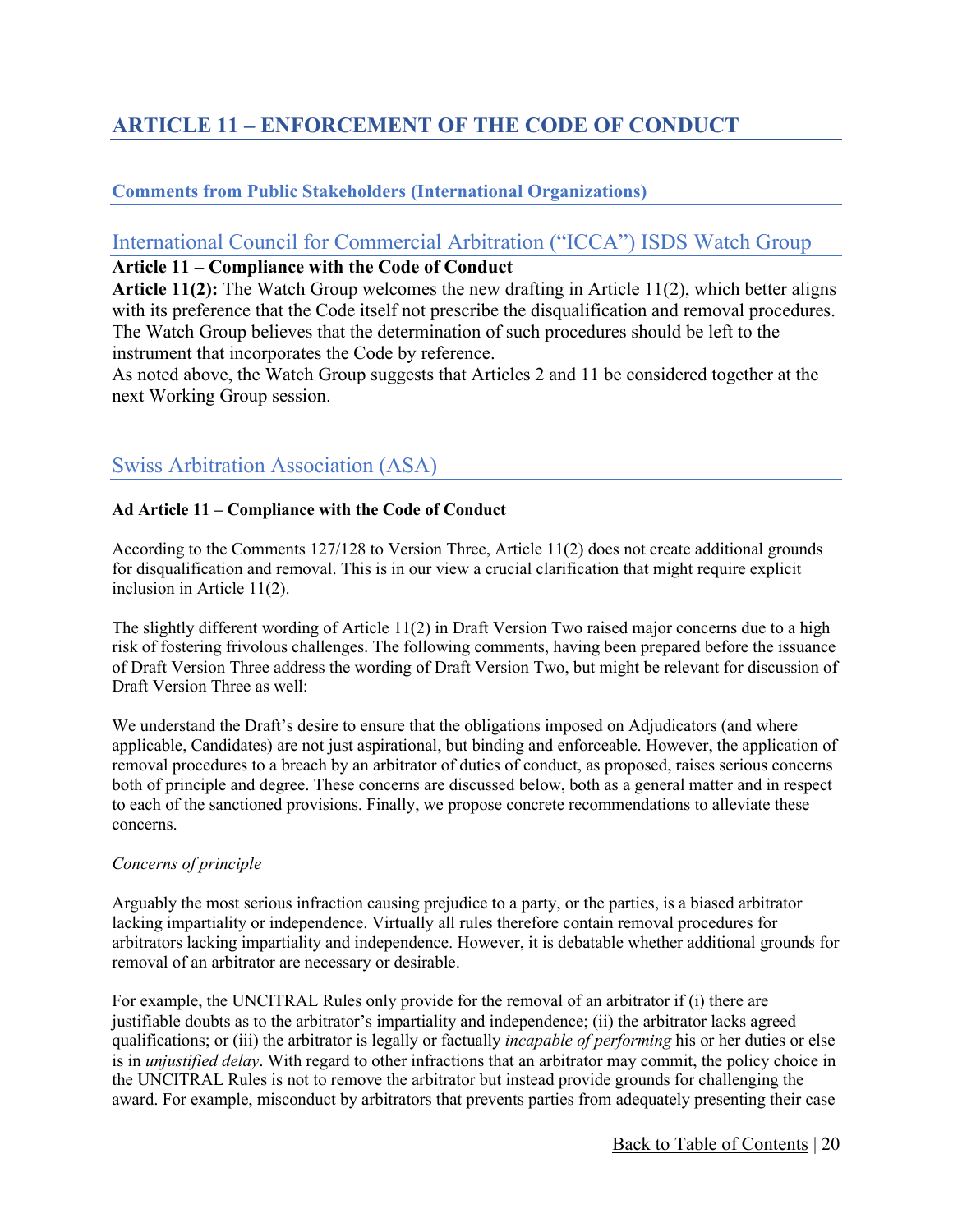or that are so egregious as to violate procedural public policy, typically justify the setting aside of the award as a protection of the parties' fundamental procedural rights.

Similarly, the ICSID Rules of Arbitration provide for the removal of an arbitrator for two reasons only: (i) a disqualification pursuant to Rule 9 in conjunction with Article 57 of the ICSID Convention because the arbitrator lacks the qualifications of Article 14(1) of the ICSID Convention; or (ii) pursuant to Rules 8 and 9 because an arbitrator becomes incapacitated or unable to perform the duties of their office.<sup>[4](#page-20-0)</sup> Beyond this, the parties' procedural rights are safeguarded through the possibility of annulment of the award, e.g. because of a serious departure of fundamental rules of procedure.

In our view, there are strong arguments, therefore, to delete the proposed Article 11(2) altogether. In line with established principles both in the UNCITRAL and ICSID regimes, and in wider arbitral practice, disqualification should be limited to a lack of independence or impartiality or required (or agreed) qualifications.

Other infractions by an arbitrator are sanctioned by a challenge to the award - if the infraction is serious and violates fundamental procedural rights. Indeed, examining an arbitrator's conduct at the award review stage also ensures that only such infractions are taken into account that have caused actual prejudice by adversely affecting the outcome of the arbitration for a party. In contrast, reviewing arbitrator conduct other than lack of impartiality *during* the proceedings is not only risking further delay, but also runs the risk of engaging with issues that ultimately have no effect on the outcome of the case.

#### *Concerns of degree*

The language of Article 11(2) seeks to extend the removal procedure in the applicable rules to breaches of the duties set out in Articles 3-8. This is problematic because other than prescribing certain, often broadly-formulated duties in Articles 3-8, the proposed Code of Conduct does not provide a substantive test as to how existing removal mechanisms should be applied to infractions of the Code.

As a result, the text of Article 11(2), which does not contain any moderating standard, seems to sanction just any breach of arbitrator duties in Articles 3-8 with removal, without examining whether the breach was minor or significant; whether it was committed in passing or intentionally; and whether it had no adverse effect on the proceedings or the award or else caused real prejudice.

In our view, Article 11(2) as drafted will therefore lead to an unacceptable proliferation of tactical and meritless challenges to arbitrators, based on the broad language of Articles 3-8, that will undermine, and not protect, the integrity of the arbitral process.

#### **(...)**

#### *Conclusion and Recommendation*

On the basis of the foregoing, we recommend the following approaches to sanctioning breaches by arbitrators of the obligations set out in the proposed Code of Conduct.

<span id="page-20-0"></span><sup>4</sup> It is true that the removal of arbitrators under Articles 14(1) and 57 of the ICSID Convention are broadly drafted to foresee the disqualification of an arbitrator for lack of "high moral character" or "recognized competence." However, there is no published case known to us in which an arbitrator was removed on the basis that they lacked character or competence. In any event, Article 14 speaks to the qualification of an arbitrator, not to an arbitrator's conduct during the proceedings, and so is functionally equivalent to Article 12(2) of the UNCITRAL Rules.